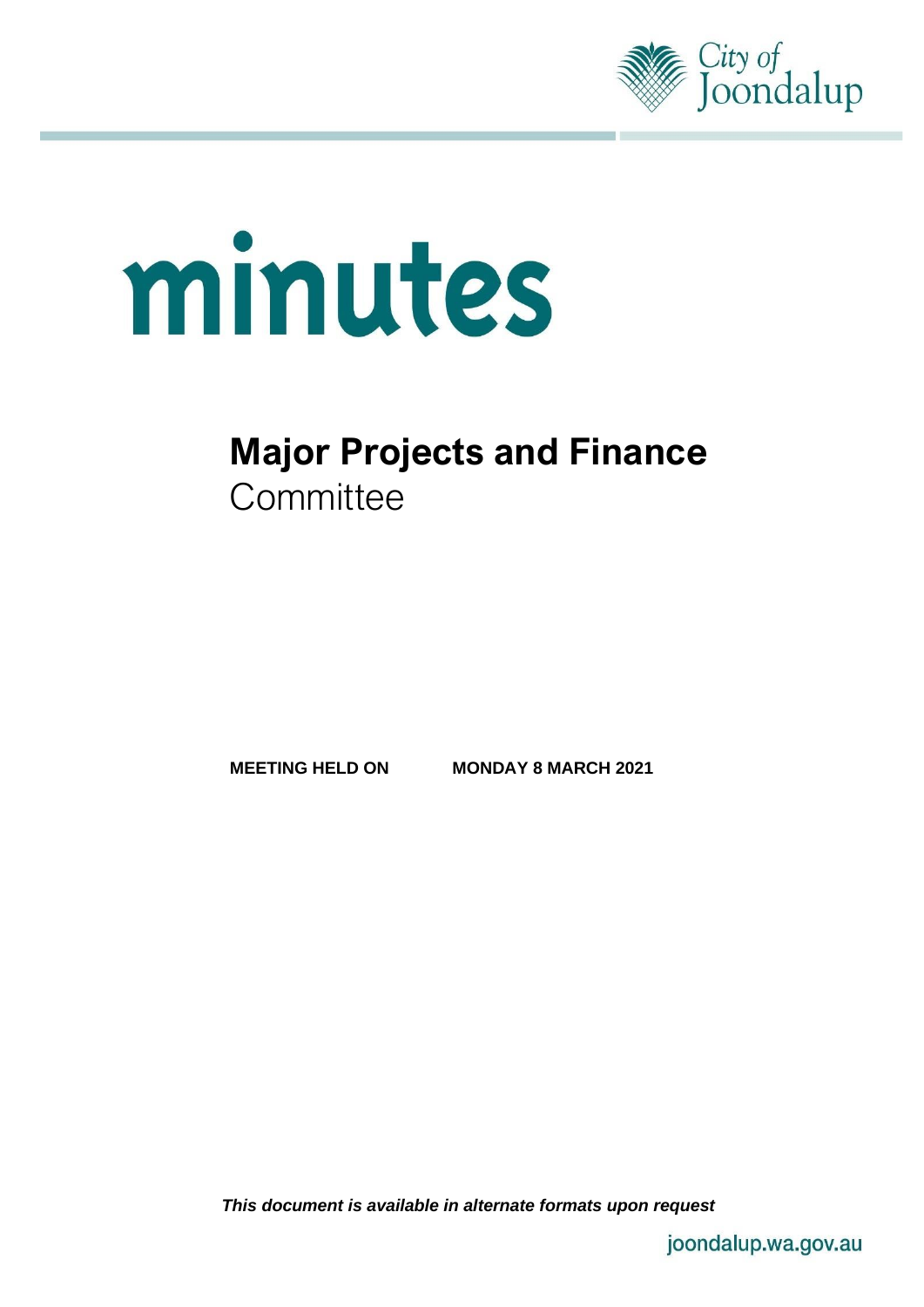# **TABLE OF CONTENTS**

| <b>ITEM</b><br>NO. | <b>TITLE</b>                                                                                                        | <b>PAGE</b><br>NO. |
|--------------------|---------------------------------------------------------------------------------------------------------------------|--------------------|
|                    | <b>DECLARATION OF OPENING</b>                                                                                       | $\mathbf{2}$       |
|                    | <b>DECLARATIONS OF</b><br>FINANCIAL INTEREST / PROXIMITY<br><b>INTEREST / INTEREST THAT MAY AFFECT IMPARTIALITY</b> | 3                  |
|                    | <b>APOLOGIES AND LEAVE OF ABSENCE</b>                                                                               | 3                  |
|                    | <b>CONFIRMATION OF MINUTES</b>                                                                                      | 4                  |
|                    | ANNOUNEMENTS BY THE PRESIDING<br><b>MEMBER WITHOUT</b><br><b>DISCUSSION</b>                                         | 4                  |
|                    | <b>IDENTIFICATION OF MATTERS FOR WHICH THE MEETING MAY BE</b><br><b>CLOSED TO THE PUBLIC</b>                        | 4                  |
|                    | <b>PETITIONS AND DEPUTATIONS</b>                                                                                    | 4                  |
|                    | <b>REPORTS</b>                                                                                                      | 5                  |
| $\mathbf{1}$       | <b>HEATHRIDGE PARK MASTERPLAN - COMMUNITY CONSULTATION</b>                                                          | 5                  |
| $\overline{2}$     | EDGEWATER QUARRY - COMMUNITY CONSULTATION                                                                           | 13                 |
| 3                  | OCEAN REEF MARINA - PROJECT STATUS                                                                                  | 24                 |
| 4                  | 2020-21 CAPITAL WORKS PROGRAM UPDATE                                                                                | 32                 |
|                    | <b>URGENT BUSINESS</b>                                                                                              | 36                 |
|                    | <b>MOTIONS OF WHICH PREVIOUS NOTICE HAS BEEN GIVEN</b>                                                              | 36                 |
|                    | <b>REQUESTS FOR REPORTS FOR FUTURE CONSIDERATION</b>                                                                | 36                 |
|                    | <b>CLOSURE</b>                                                                                                      | 36                 |
|                    |                                                                                                                     |                    |

#### **Note:**

Clause 15.10 of the City's *Meeting Procedures Local Law 2013* states:

*This local law applies generally to committee meetings except for clause 7.1 in respect of members seating and clause 7.8 in respect of limitation on members speaking.*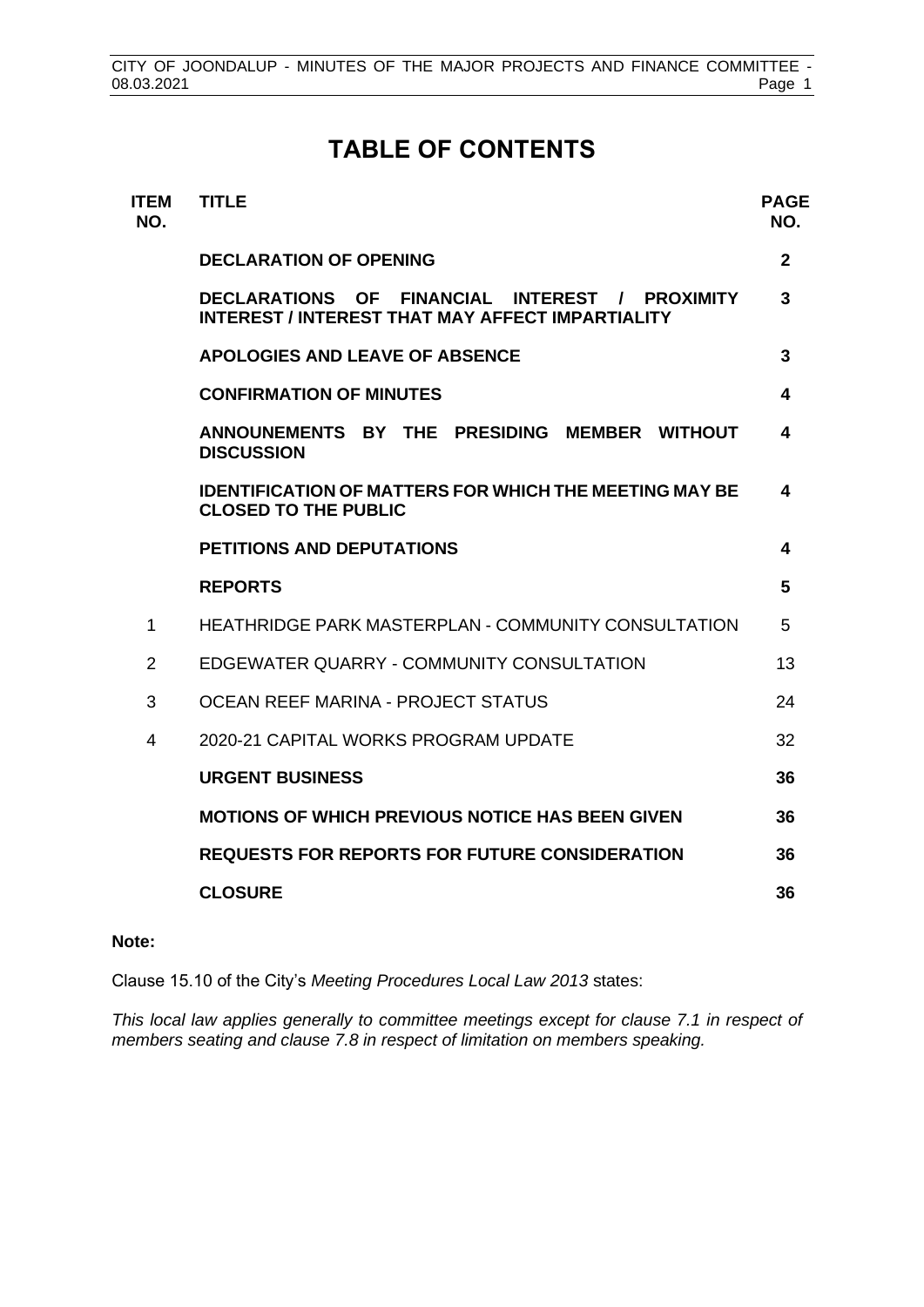# **CITY OF JOONDALUP**

## **MINUTES OF THE MAJOR PROJECTS AND FINANCE COMMITTEE MEETING HELD IN CONFERENCE ROOM 1, JOONDALUP CIVIC CENTRE, BOAS AVENUE, JOONDALUP ON MONDAY 8 MARCH 2021.**

## **ATTENDANCE**

#### **Committee Members**

Cr John Logan *Presiding Member* Mayor Hon. Albert Jacob, JP<br>Cr John Raftis Cr Russell Poliwka Cr Tom McLean, JP Cr Nige Jones Cr Suzanne Thompson

**Deputy Presiding Member** 

#### **Observers**

Cr John Chester Cr Philippa Taylor

#### **Officers**

Mr Brad Sillence Manager Governance Mr Blignault Olivier **Manager City Projects** Mrs Wendy Cowley<br>
Mrs Natasha Mossman<br>
Governance Officer Mrs Natasha Mossman

Mr Mat Humfrey **Acting Chief Executive Officer** Acting Chief Executive Officer Mr Nico Claassen Director Infrastructure Services Mr Scott Collins **Senior Projects Officer** *until 7.06pm* 

## <span id="page-2-0"></span>**DECLARATION OF OPENING**

The Presiding Member declared the meeting open at 5.49pm.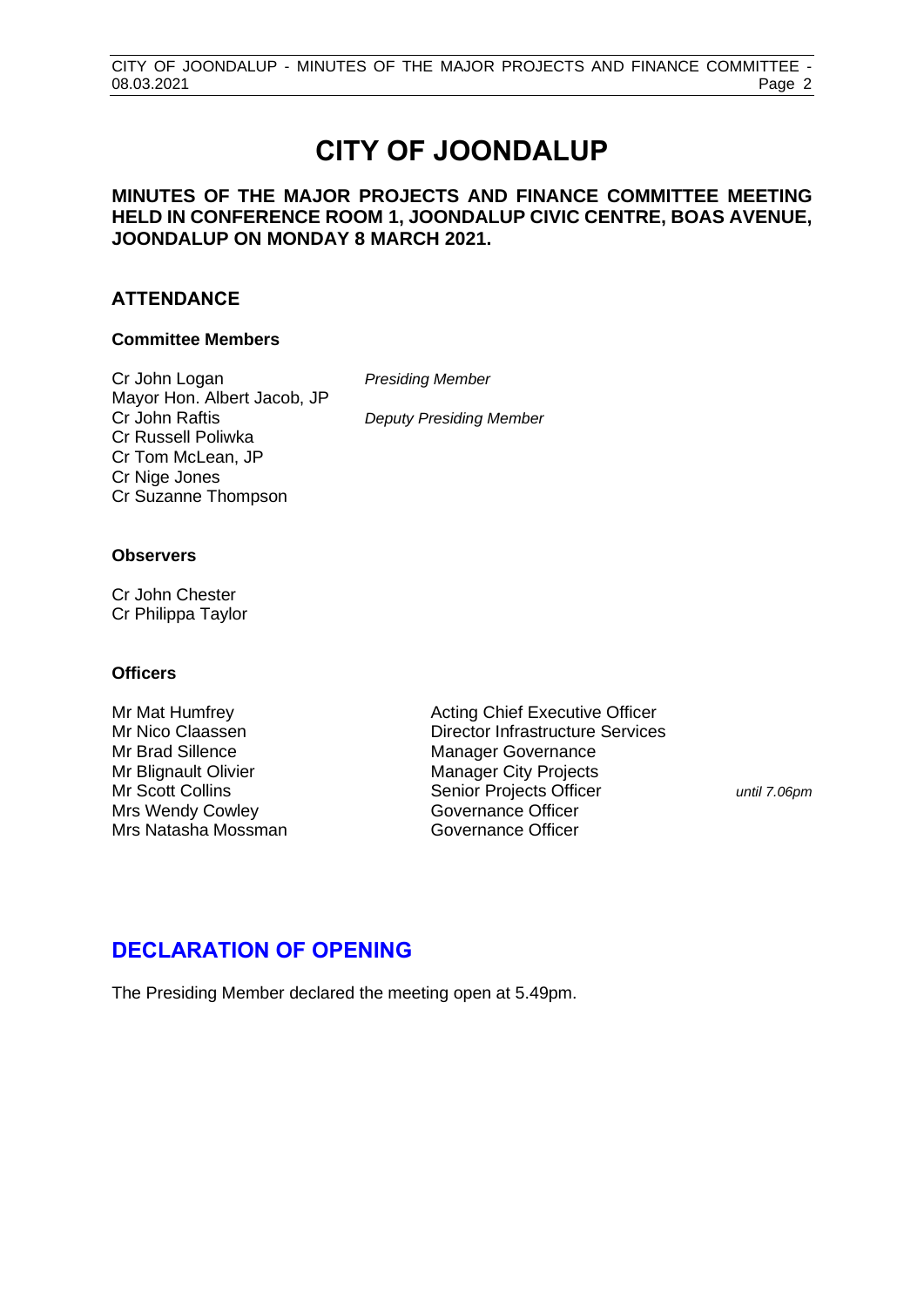# <span id="page-3-0"></span>**DECLARATIONS OF FINANCIAL INTEREST / PROXIMITY INTEREST / INTEREST THAT MAY AFFECT IMPARTIALITY**

#### **Disclosures of Financial Interest / Proximity Interest**

Nil.

#### **Disclosures of interest affecting Impartiality**

Elected Members (in accordance with Regulation 11 of the *Local Government [Rules of Conduct] Regulations 2007*) and employees (in accordance with the Code of Conduct) are required to declare any interest that may affect their impartiality in considering a matter. This declaration does not restrict any right to participate in or be present during the decision-making process. The Elected Member / employee is also encouraged to disclose the nature of their interest.

| <b>Name / Position</b>    | Cr John Logan.                                                        |
|---------------------------|-----------------------------------------------------------------------|
| Item No. / Subject        | Item 2 - Edgewater Quarry - Community Consultation.                   |
| <b>Nature of Interest</b> | Interest that may affect impartiality.                                |
| <b>Extent of Interest</b> | Cr Logan is a member of interested parties including the Kingsley and |
|                           | Greenwood Residents Associations which provided a submission on       |
|                           | the Edgewater Quarry Draft Concept Plan.                              |

| <b>Name / Position</b> | Cr John Chester.                                                                       |  |  |
|------------------------|----------------------------------------------------------------------------------------|--|--|
| Item No. / Subject     | I Item 2 - Edgewater Quarry - Community Consultation.                                  |  |  |
|                        | <b>Nature of Interest</b>   Interest that may affect impartiality.                     |  |  |
|                        | <b>Extent of Interest</b>   Cr Chester is a member of the Kingsley Greenwood Residents |  |  |
|                        | Association and Friends of Yellagonga Regional Park.                                   |  |  |

| <b>Name / Position</b>    | Mr Mat Humfrey, Acting Chief Executive Officer.             |
|---------------------------|-------------------------------------------------------------|
| Item No. / Subject        | Item 2 - Edgewater Quarry - Community Consultation.         |
| <b>Nature of Interest</b> | Interest that may affect impartiality.                      |
| <b>Extent of Interest</b> | Mr Humfrey is a former member of the Advisory Committee and |
|                           | resides in Edgewater.                                       |

| <b>Name / Position</b>    | Cr Philippa Taylor.                                             |
|---------------------------|-----------------------------------------------------------------|
| Item No. / Subject        | Item 3 - Ocean Reef Marina - Project Status.                    |
| <b>Nature of Interest</b> | Interest that may affect impartiality.                          |
| <b>Extent of Interest</b> | Cr Taylor is a member of the Ocean Reef Sea Sports Club and the |
|                           | Joondalup Reserve Services League.                              |

# <span id="page-3-1"></span>**APOLOGIES AND LEAVE OF ABSENCE**

Nil.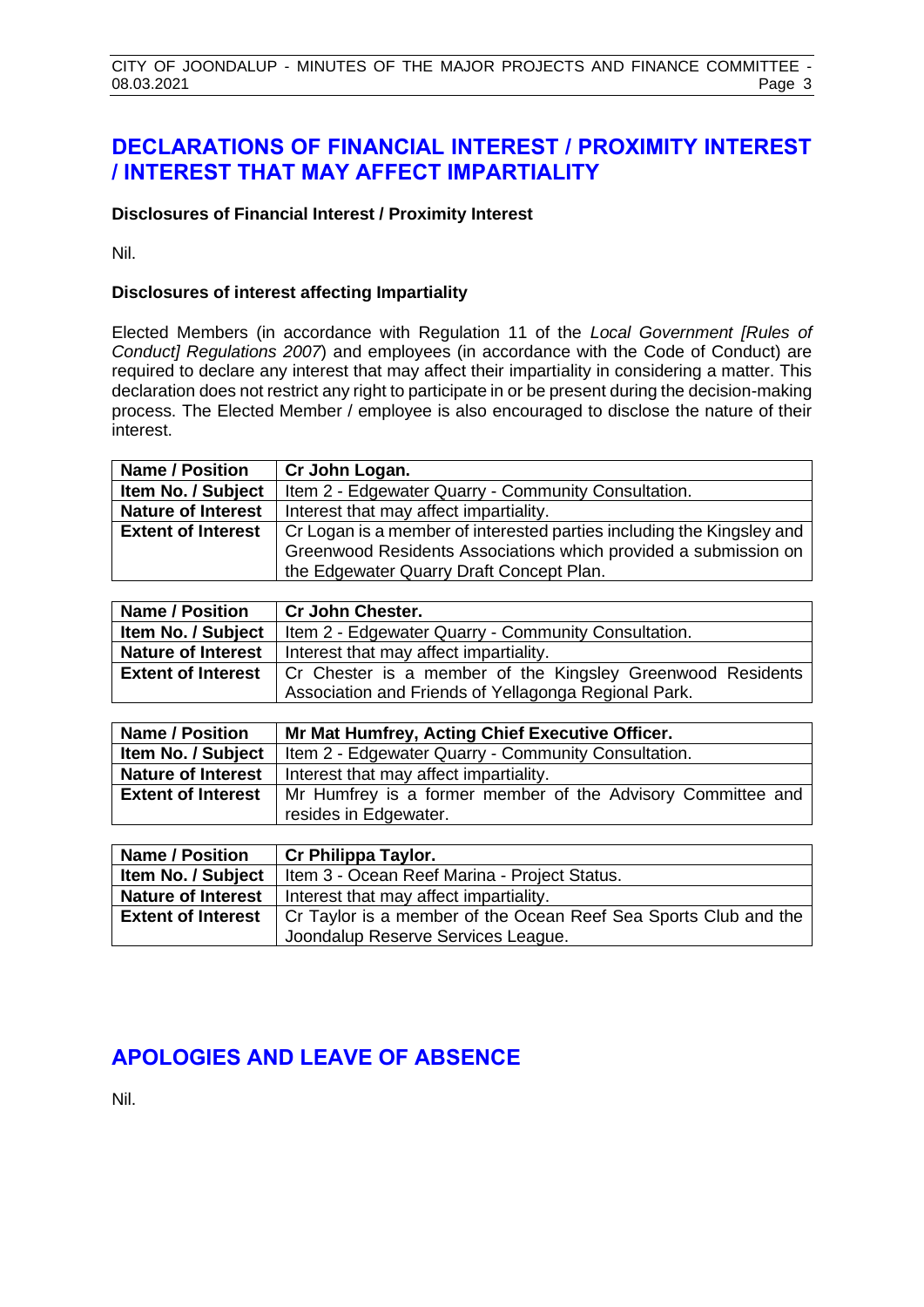# <span id="page-4-0"></span>**CONFIRMATION OF MINUTES**

#### **MINUTES OF THE MAJOR PROJECTS AND FINANCE COMMITTEE MEETING HELD ON 2 NOVEMBER 2020**

**MOVED Cr Jones, SECONDED Cr McLean that the Minutes of the Major Projects and Finance Committee Meeting held on 2 November 2020 be CONFIRMED as a true and correct record.**

#### **The Motion was Put and CARRIED (7/0)**

**In favour of the Motion:** Cr Logan, Mayor Jacob, Crs Jones, McLean, Poliwka, Raftis and Thompson.

# <span id="page-4-1"></span>**ANNOUNCEMENTS BY THE PRESIDING MEMBER WITHOUT DISCUSSION**

Nil.

# <span id="page-4-2"></span>**IDENTIFICATION OF MATTERS FOR WHICH THE MEETING MAY BE CLOSED TO THE PUBLIC**

In accordance with Clause 5.2 of the City's *Meeting Procedures Local Law 2013*, this meeting was not open to the pubic.

# <span id="page-4-3"></span>**PETITIONS AND DEPUTATIONS**

Nil.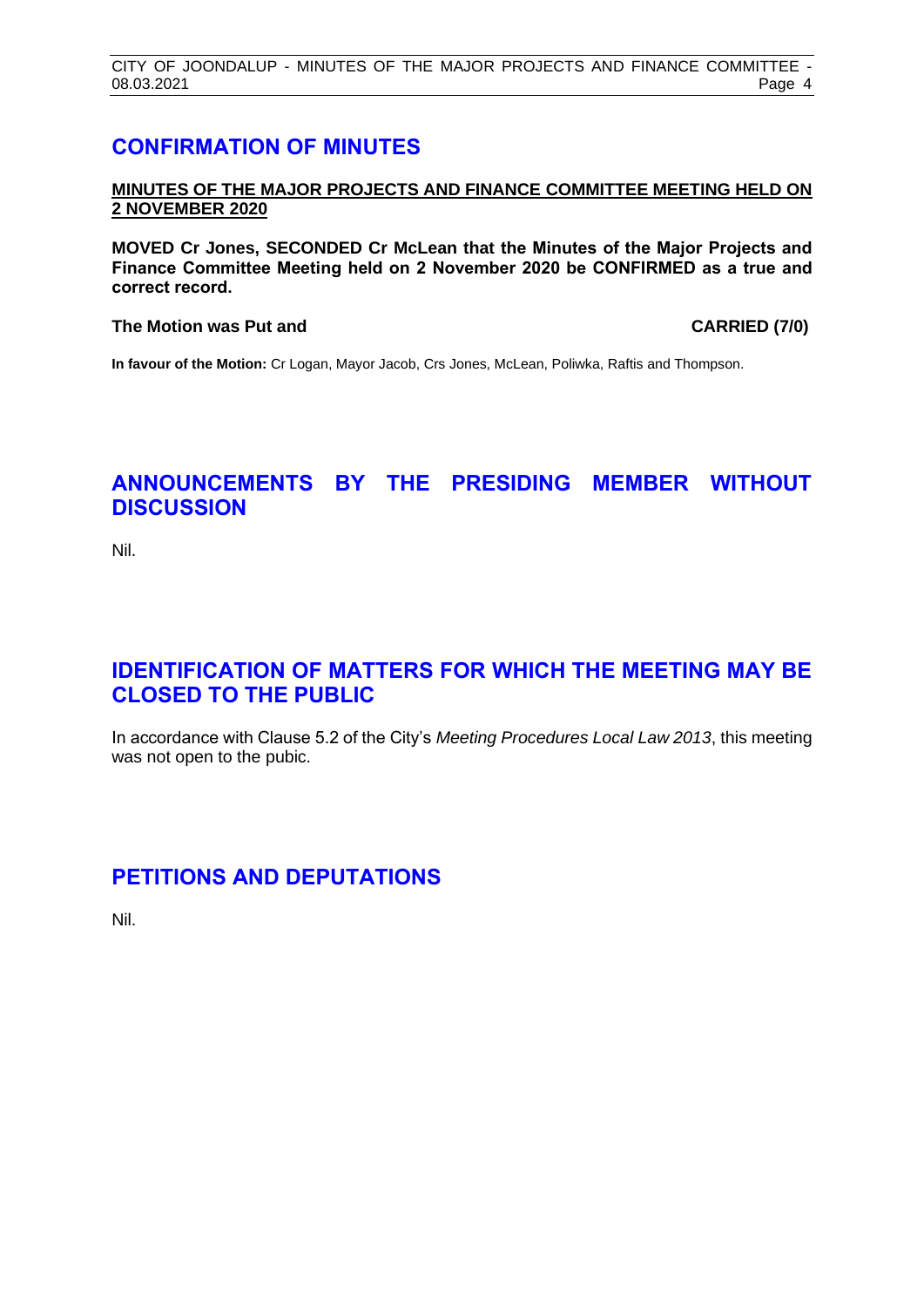# <span id="page-5-0"></span>**REPORTS**

<span id="page-5-1"></span>

| <b>ITEM1</b>                          | <b>HEATHRIDGE PARK MASTERPLAN</b><br><b>COMMUNITY CONSULATATION</b>                                                                                                                              |                                  |                              |          |
|---------------------------------------|--------------------------------------------------------------------------------------------------------------------------------------------------------------------------------------------------|----------------------------------|------------------------------|----------|
| <b>WARD</b>                           | <b>North Central</b>                                                                                                                                                                             |                                  |                              |          |
| <b>RESPONSIBLE</b><br><b>DIRECTOR</b> | Mr Mat Humfrey<br><b>Acting Chief Executive Officer</b>                                                                                                                                          |                                  |                              |          |
| <b>FILE NUMBER</b>                    | 04361, 101515                                                                                                                                                                                    |                                  |                              |          |
| <b>ATTACHMENTS</b>                    | Attachment 1<br>Attachment 2                                                                                                                                                                     | Community Consultation<br>Report | Heathridge Park Concept Plan | Outcomes |
| <b>AUTHORITY / DISCRETION</b>         | Executive – The substantial direction setting and oversight<br>role of Council, such as adopting plans and reports,<br>accepting tenders, directing operations, setting and<br>amending budgets. |                                  |                              |          |

#### **PURPOSE**

For Council to consider the results of the community consultation undertaken for the proposed Heathridge Park Concept Plan and agree to progress the project.

#### **EXECUTIVE SUMMARY**

Heathridge Park is a 9.3 hectare active sporting park located at 16 Sail Terrace, Heathridge.

Heathridge Park comprises of the following infrastructure:

- Heathridge Community Centre.
- Heathridge Park Clubroom which lies adjacent to the Community Centre.
- Guy Daniel Clubroom / Heathridge Child Health Centre.
- Various sporting and park infrastructure on the site including car parks.
- A drainage site owned in freehold by the City is also located within the project area.

In 2019 the City commenced a needs and feasibility study for Heathridge Park which included redevelopment options for the site. At its meeting held on 15 September 2020 (CJ138-09/20 refers), Council noted the results of the feasibility study and endorsed the indicative Heathridge Park Concept Plan (Attachment 1 refers) for the purpose of community consultation.

The community was invited to provide feedback on the Draft Concept Plan for Heathridge Park from 26 November to 17 December 2020. Feedback was sought by way of a comment form to determine community support for the proposal. The City directly engaged with 4,542 stakeholders and respondents were asked to indicate their general level of support for the Draft Concept Plan and for individual key components of the plan.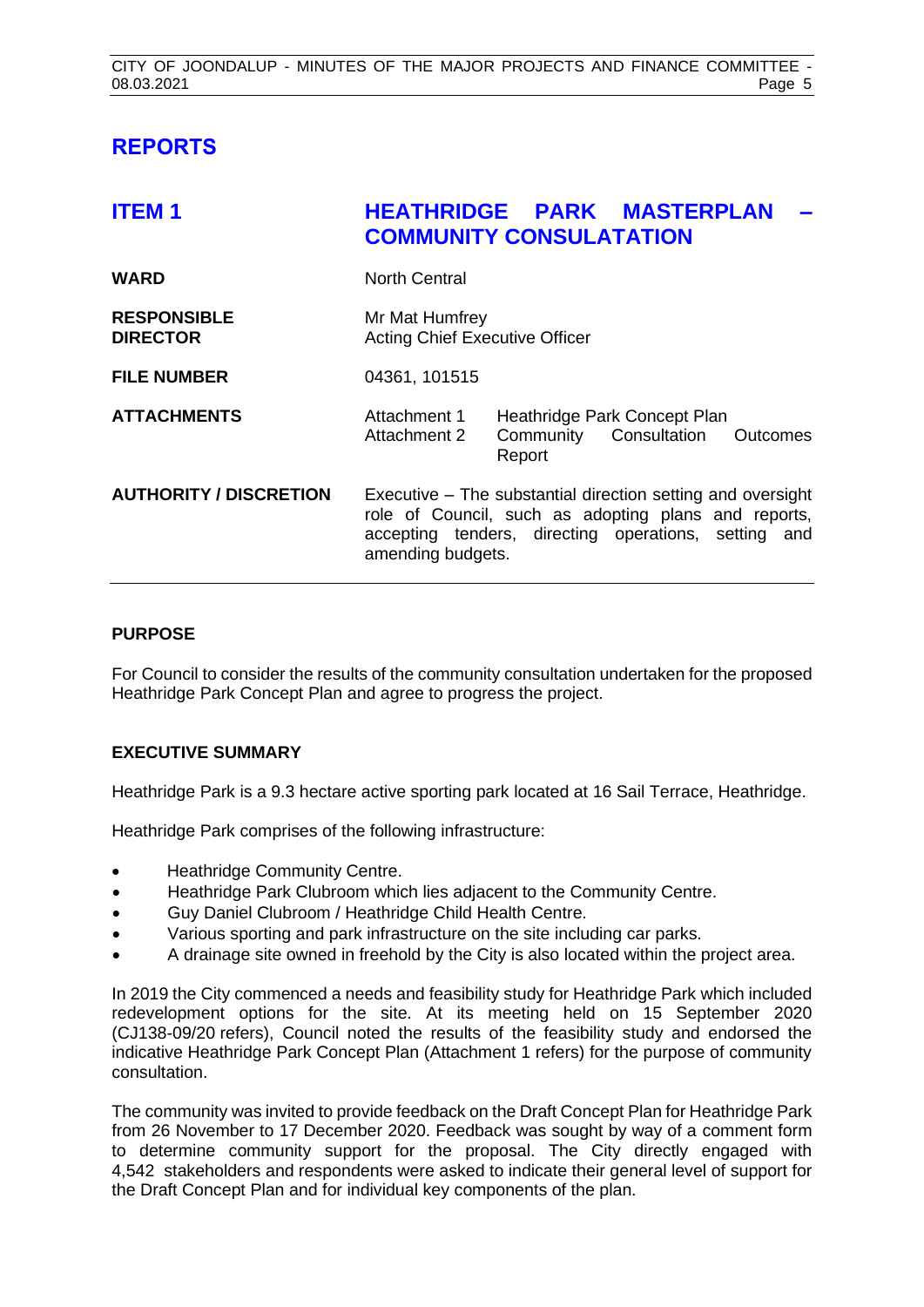The City collected 216 valid responses throughout the 21 day advertised consultation period. In addition to this, a letter was received from the 'Key Stakeholders' at Heathridge Park (comprising the Ocean Ridge Junior Football Club, Ocean Ridge Amateur Football Club, Ocean Ridge Cricket Club, Ocean Ridge Junior Cricket Club and the Ocean Ridge Tennis Club). 58% of respondents indicated that they either support or strongly support the Draft Concept Plan, 8% were neutral and 27% oppose or strongly oppose.

Comments provided from respondents included general support for the redevelopment of Heathridge Park however there was strong opposition against the proposal to reduce the number of tennis courts from ten courts to six, particularly from respondents associated with the two tennis clubs at Heathridge Park.

Other key matters raised in the comments included insufficient car parking (both existing and proposed), the need for a two-storey building, need for more storage facilities, general opposition to the concept plan and support for the second playing field to be bigger.

The proposed next stage of the project is to review the concept design, taking into consideration the results of the community consultation.

*It is therefore recommended that Council:*

- *1 NOTES the findings of the community consultation undertaken for the Heathridge Park Concept Plan;*
- *2 REQUESTS the Chief Executive Officer to arrange for a review of the Heathridge Park Concept Design and associated capital and operating costs, including the following considerations:*
	- *2.1 retention of existing tennis infrastructure;*
	- *2.2 scope and location of the proposed multipurpose facility;*
	- *2.3 additional car parking provision;*
- *3 NOTES that the concept design review will consider the comments from the community consultation and that a further report on the design review process will be presented to the Major Projects and Finance Committee at a future meeting.*

#### **BACKGROUND**

Heathridge Park is a 9.3 hectare active sporting park located at 16 Sail Terrace, Heathridge. It is a Crown land site (managed by the City) for the purpose of 'Public Recreation / Child Health Centre'. The site is zoned 'Parks and Recreation' under *Local Planning Scheme No. 3*.

Heathridge Park comprises of the following infrastructure:

- Heathridge Community Centre.
- Heathridge Park Clubroom which lies adjacent to the Community Centre.
- Guy Daniel Clubroom / Heathridge Child Health Centre.
- Various sporting and park infrastructure on the site including car parks.
- A drainage site owned in freehold by the City is also located within the project area.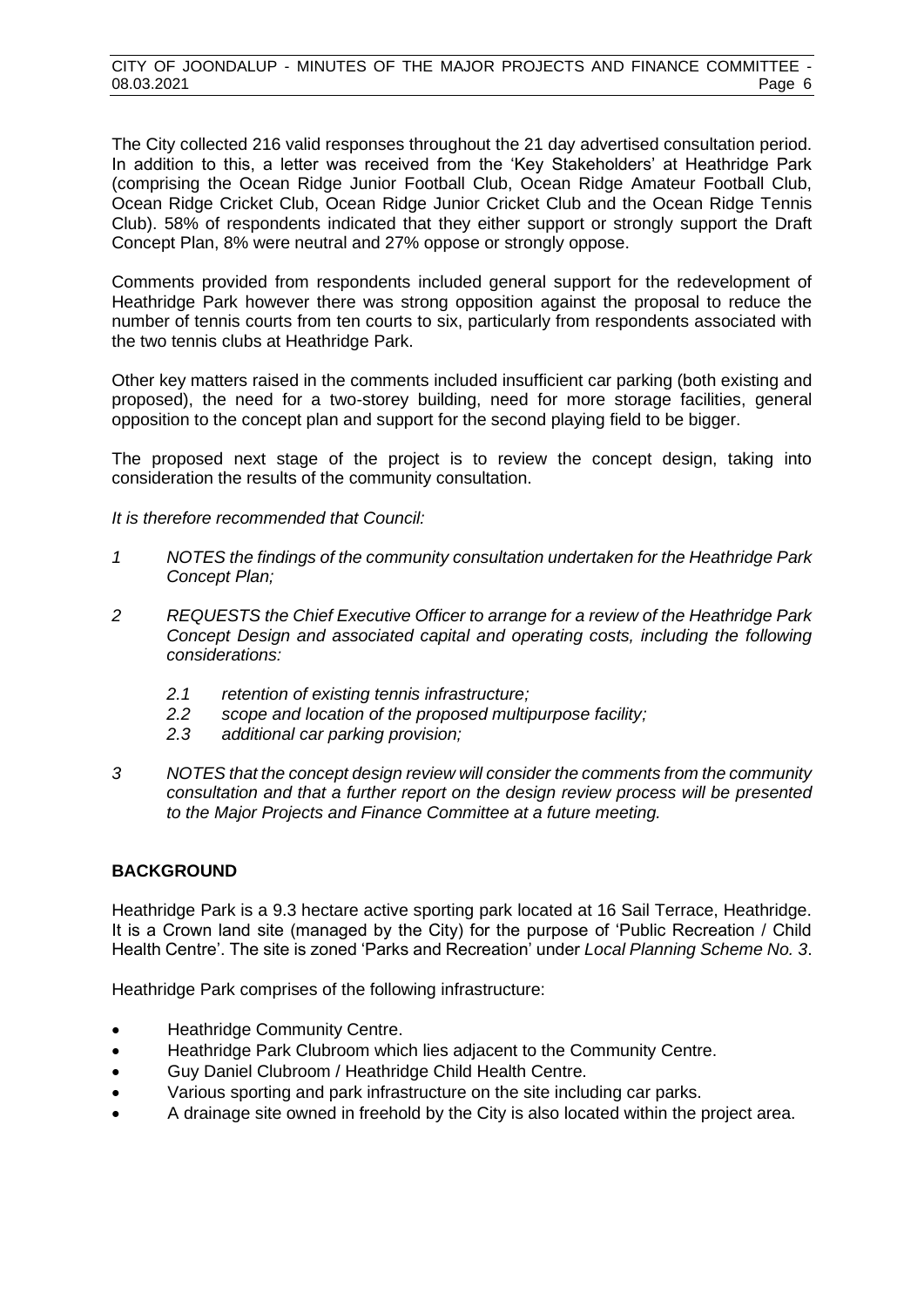#### **Heathridge Community Centre**

The Heathridge Community Centre was constructed in 1983 and is a two-storey facility consisting of a multi-sport court, toilets, changerooms, nine activity rooms, playgroup room and crèche, office and various storage areas. Currently the facility is used by approximately 25 regular groups for activities including the RSL, basketball, badminton, arts / craft, playground, youth space and drop-in centre and for meeting purposes.

#### **Heathridge Park Clubroom**

The Heathridge Park Clubroom was constructed in 1991 and is located in close proximity to the Heathridge Community Centre. The existing facility includes a meeting room, kitchen / kiosk / bar and a small storeroom. The facility is used by several sporting clubs including the senior and junior Australian Football League (AFL) and cricket clubs that use the oval for training and games. There are no toilet facilities at Heathridge Park Clubroom resulting in hirers using the toilets and changerooms at the rear of the Heathridge Community Centre.

#### **The Guy Daniel Clubroom / Heathridge Child Health Centre**

The Guy Daniel Clubroom / Heathridge Child Health Centre was constructed in 1980 and  $includes a 124m<sup>2</sup> meeting room, kitchen, toilets, changerooms and storage area. A tennis club$ also has exclusive use of a 100m<sup>2</sup> meeting, kitchen and storage area. Currently the hireable section of the facility is used by several community groups for meetings and other various activities.

Operating at the southern end of the facility is the Heathridge Child Health Centre that has exclusive use of an office, meeting and storage area. This facility is located approximately 200 metres from Heathridge Community Centre and the Heathridge Park Clubroom.

#### **Heathridge Park Master Plan Background**

The redevelopment of Heathridge Park has been considered by the City for several years. At its meeting held on 24 June 2014 (CJ097-06/14 refers), Council approved the Heathridge Park Master Plan project and endorsed philosophies and parameters for the project. The purpose of the project philosophies and parameters is to articulate and document the intent of the City with respect to the objectives and outcomes of the Heathridge Park Master Plan*.*

The project was put on hold for several years due to other priorities and then in 2019 the City engaged Dave Lanfear Consulting to assist the City to undertake a needs and feasibility study for Heathridge Park.

At its meeting held on 15 September 2020 (CJ138-09/20 refers), Council noted the results of the feasibility study and endorsed the indicative Heathridge Park Concept Plan for the purpose of community consultation, as follows:

- *"1 NOTES the details of the draft Heathridge Park Master Plan Needs and Feasibility Study as outlined in Report CJ138-09/20;*
- *2 ENDORSES the indicative Heathridge Park Concept Plan Forming Attachment 2 to Report CJ138-09/20 for the purpose of community consultation;*
- *3 REQUESTS the Chief Executive Officer to arrange for community consultation to be undertaken for the Heathridge Park Master Plan project".*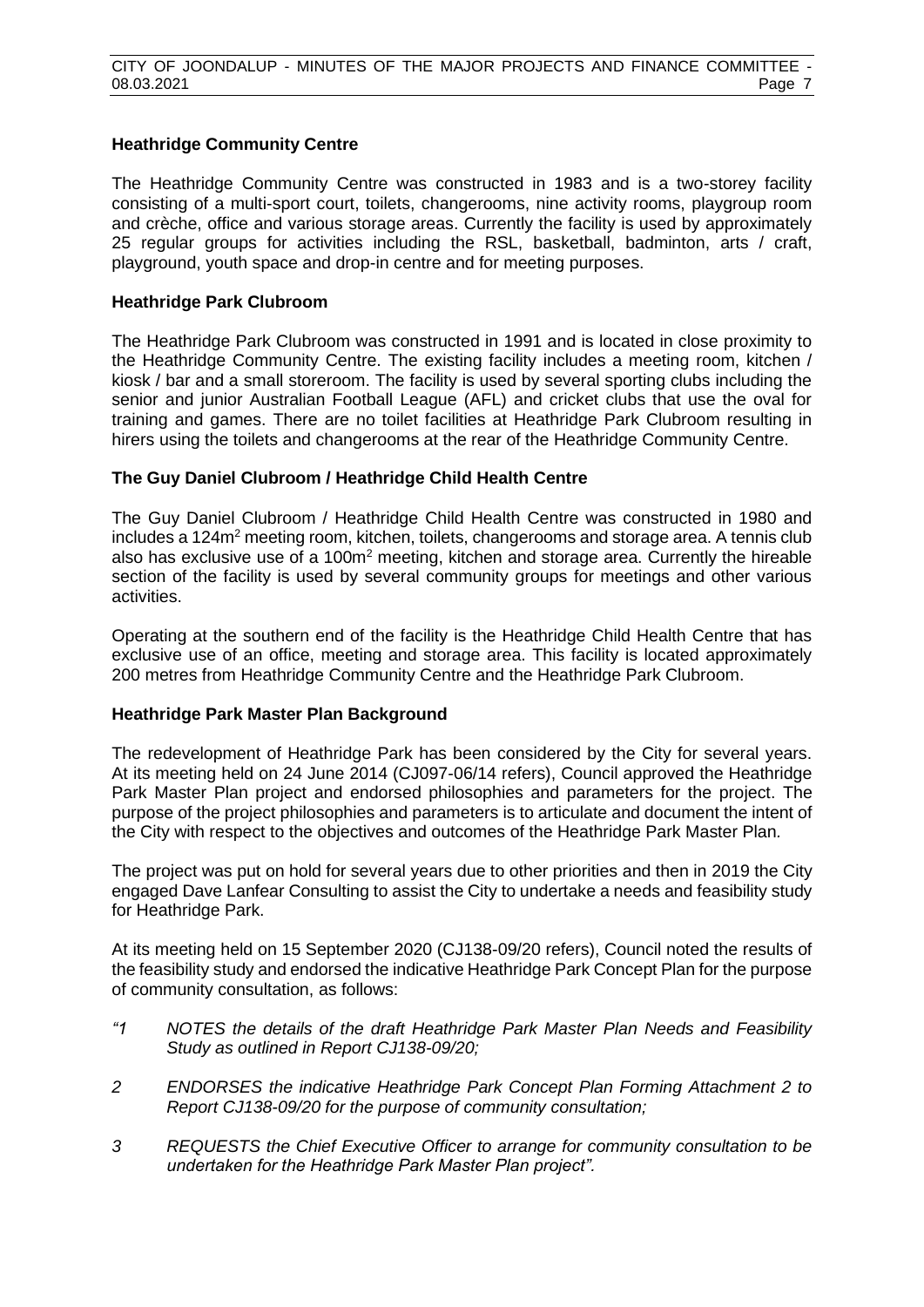#### **DETAILS**

The community consultation on the Heathridge Park Concept Plan was undertaken from 26 November to 17 December 2020. Feedback was sought by way of a Comment Form to determine community support for the proposal.

A total of 4,542 stakeholders were directly engaged by the City by email and post. Stakeholders identified included:

- Residents and Landowners in Heathridge and Beldon within 500 metres from Heathridge Park (1,217).
- Heathridge Park sporting clubs and facility user groups (34).
- Community Engagement Network Members (3,267).
- Local Resident / ratepayer groups (2).
- Local businesses (14).
- Local schools (6).
- Local parliamentarians / politicians (2).

In addition to directly contacting identified stakeholders via post and email, the City advertised the consultation to other community members via the following means:

- Webpage linked through the "Community Consultation" section of the City's website.
- Four signs erected at Heathridge Park.
- E-screen displays visible on the e-screens located at the City's customer services centres, libraries and Craigie Leisure Centre.
- Joondalup Voice article published in the *Joondalup Times* community newspaper on 26 November 2020 (print and online).
- Facebook posts published through the City's Facebook account.

During the consultation period five meetings were held between representatives of the City and representatives of eight of the sporting clubs and facility user groups. The meetings provided the opportunity for the groups to be briefed on the consultation process and to ask questions about the Draft Concept Plan.

#### Engagement results

Respondents were asked to indicate their general level of support for the Draft Concept Plan and for individual key components of the plan. The City collected 216 valid responses throughout the 21 day advertised consultation period.

The majority of respondents (58%) indicated that they either "support" or "strongly support" the Draft Concept Plan, 8% indicated they were neutral and 27% indicated they oppose or strongly oppose the Draft Concept Plan.

Comments provided from respondents generally indicated support for the project however there was relatively strong opposition against the proposal to reduce the number of tennis courts from ten courts to six, particularly from respondents identifying as being associated with the two tennis clubs at Heathridge Park.

Other key matters identified from the consultation included insufficient car parking (both existing and proposed), the need for a two-storey building, need for more storage facilities, general opposition to the concept plan and support for the second playing field to be bigger.

Detailed results of the community consultation are provided in Attachment 2 to this Report.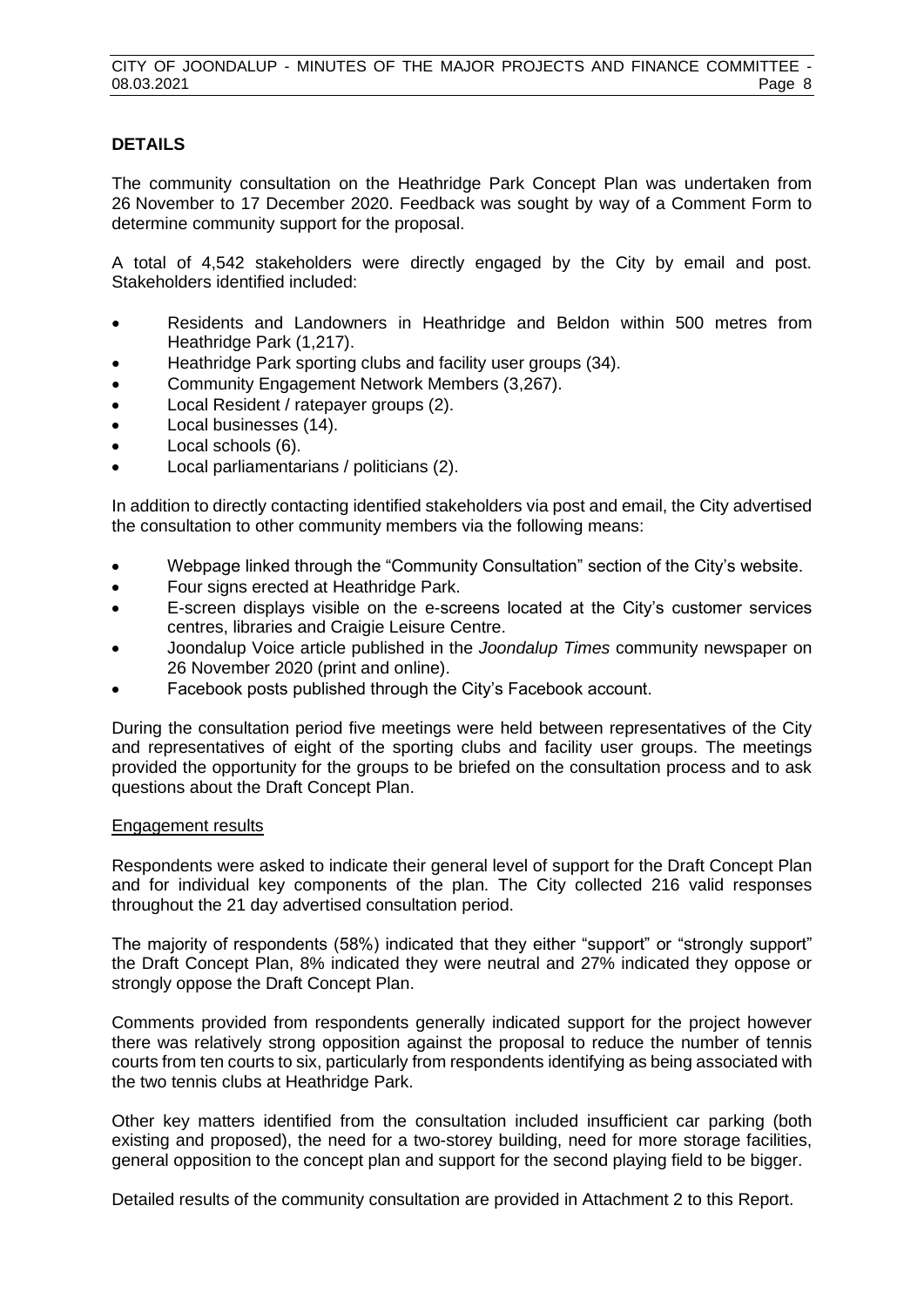#### **Issues and options considered**

It is considered that Council has two options, to either agree or not to agree to progress the project.

#### **Legislation / Strategic Community Plan / Policy implications**

**Legislation** Not applicable.

**Strategic Community Plan**

- **Key theme Community Wellbeing.**
- **Objective** Quality facilities.

- **Strategic initiative •** Support a long-term approach to significant facility upgrades and improvements.
	- Understand the demographic context of local communities to support effective facility planning.
	- Employ facility design principles that will provide for longevity, diversity and inclusiveness and where appropriate, support decentralising the delivery of City services.

**Policy** *Requests for New or Capital Upgrades to Existing Community Buildings Policy. Public Art Policy. Asset Management Policy. Community Consultation Policy.*

#### **Risk management considerations**

If the project does not proceed Heathridge Park user groups will continue to operate from the existing aging infrastructure. Also if the project does not proceed the City may miss out on the opportunity for access to State Government capital funding.

Any capital project brings risks in relation to contingencies and scope variations against original design. The capital cost estimate is based on concept designs and may differ once further detailed designs are undertaken for the project.

The City will undertake risk management assessments as the project advances.

#### **Financial / budget implications**

Current financial year impact

| Account no.          | A2201 Operating Code 2012.  |
|----------------------|-----------------------------|
| <b>Budget Item</b>   | Heathridge Park Masterplan. |
| <b>Budget amount</b> | \$225,000                   |
| Amount spent to date | \$16,276                    |
| <b>Proposed cost</b> | \$ Nil.                     |
| <b>Balance</b>       | \$208,724                   |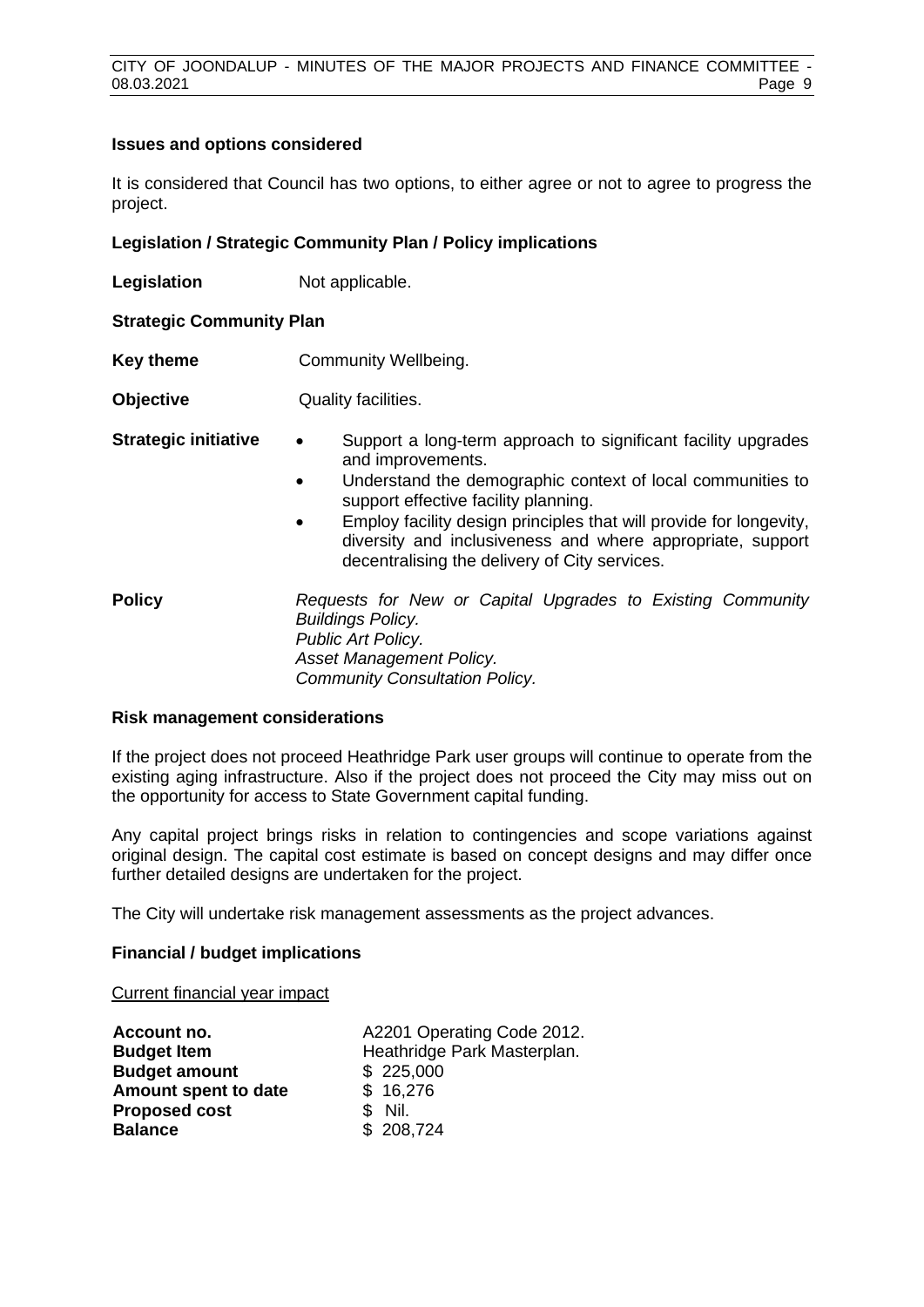#### Future financial year impact

Financial projections in the needs and feasibility study were prepared to assist with community consultation and future feasibility on the project. The projections are best estimates at this point in time, based on the indicative Heathridge Park Concept Plan. There is a level of risk and uncertainty in the projections and the actual impacts will vary in response to further consideration of design options. The financial projections will be continually updated as the project progresses.

#### *Capital Costs*

The estimated construction costs associated with the concept plan is approximately \$15.6 million. This is an indicative estimate based on key features of the concept plan and is subject to further review.

There is currently no capital funding listed in future years of the *Strategic Financial Plan* for the redevelopment of Heathridge Park. The City will look to obtain grants from both State and Federal Government to help deliver the project. It should be noted that there have been recent announcements regarding funding for the Heathridge Park redevelopment, in the lead up to the March 2021 State election. Further details on these announcements will be sought in due course.

#### *Operating Deficit*

The current operating deficit for the three buildings and the park, including depreciation, is between \$400,000 and \$500,000 per annum. The amount can vary each year due to a variety of factors for example; utilisation, income and maintenance costs.

The high-level assessment of the income and cost parameters associated with the proposed concept plan, including the new building and other improvements to the park, indicates an annual subsidy of up to \$300,000 (present dollar value). This reflects positively in comparison to the current subsidy and could therefore provide operating savings of at least \$100,000 per annum.

The improved projected subsidy levels are based on estimated cost efficiencies associated with contemporary community facilities. It is considered that a proposed shared use facility will assist in increasing usage and bookings income together with a higher level of servicing efficiencies.

The demolition of the existing facilities will result in a one-off write-off, this will be subject to evaluation as part of the next phase.

The operating deficit will be reviewed as the concept design is refined, if Council agrees to proceed with the project.

#### *Summary Financial Comments*

The redevelopment of the existing facilities at Heathridge Park should provide an ongoing financial benefit to the City. The preliminary financial evaluation has been assessed over a 40 year period and indicates that for most scenarios the ongoing operational savings would provide a cashflow benefit and payback the initial investment, albeit the payback period may be over 30 years.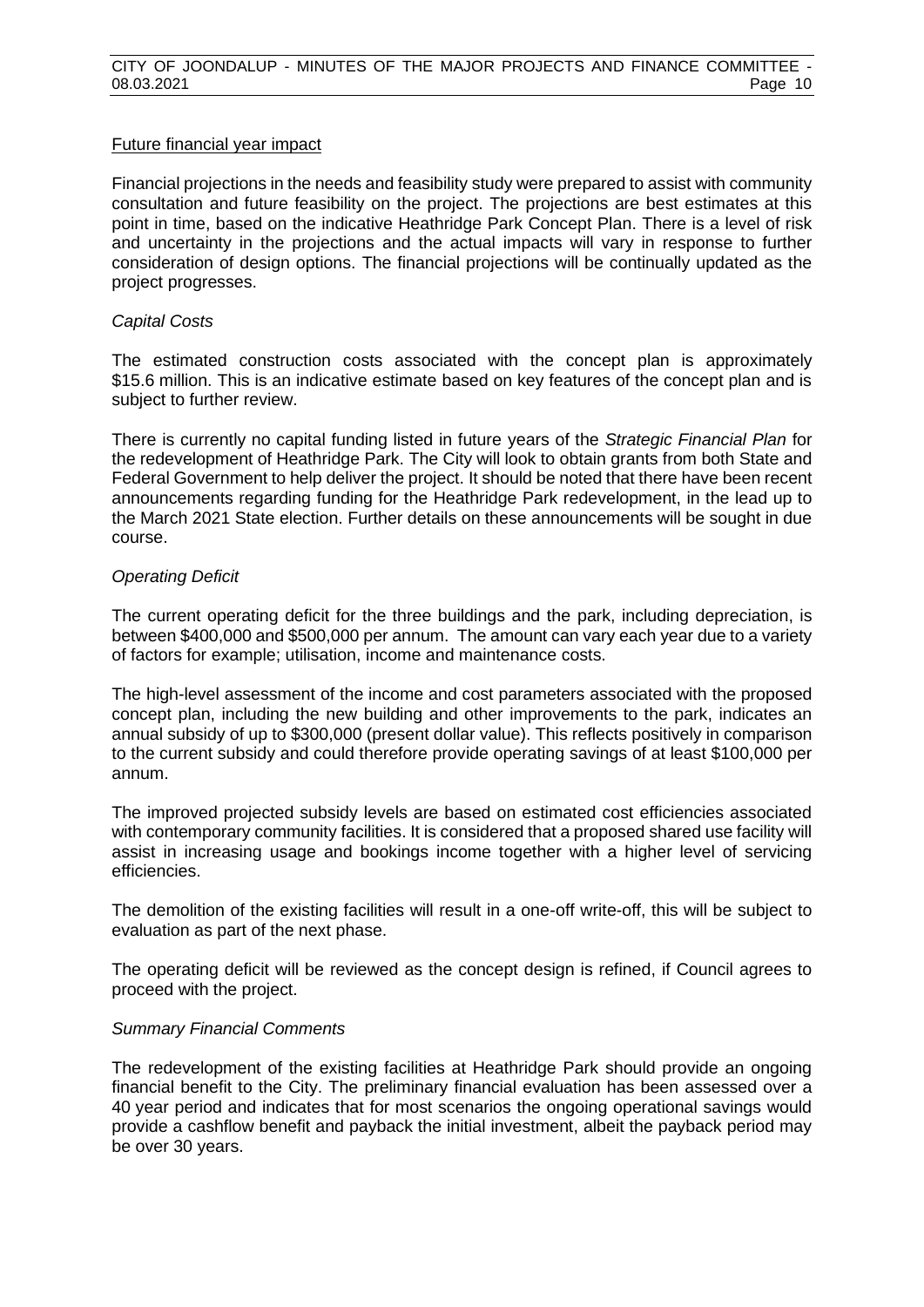#### **Regional significance**

Not applicable.

#### **Sustainability implications**

Sustainability implications were considered during the needs and feasibility study and will continue as the project progresses.

A redevelopment of Heathridge Park will consider and minimise impacts to flora and fauna in the area where possible. Depending on the final concept plan there may be a need to remove a small number of trees, however this will be avoided where possible. The concept plan proposes to replace any removed trees at a ratio of six trees for every one tree removed. An arborist report would be undertaken prior to deciding to remove any significant trees.

Environmentally Sustainable Development (ESD) design principles have been included in the concept design with estimated capital costings.

Any redevelopment of the site will consider access and inclusion and community safety principles and will aim to enhance the amenity of the public space.

#### **Consultation**

Dave Lanfear Consulting engaged with key user groups at Heathridge Park as part of the needs and feasibility study process. General community consultation was recently undertaken, and the results are detailed in this report.

#### **COMMENT**

The community consultation resulted in general support for the Heathridge Park concept plan however, there are certain aspects of the proposed plan that resulted in opposition from the community.

If Council decides to progress the project the next phase would include:

- Alternative concept design options, including consideration of:
	- o retention of existing tennis infrastructure
	- o scope and location of the proposed multipurpose facility
	- o additional car parking provision
- further consultation with key stakeholders
- cost estimates and financial analysis
- funding strategy allocation of funding / grant opportunities.

A report on the outcomes of the next phase of the project will be presented at a future meeting of the Major Projects and Finance Committee.

#### **VOTING REQUIREMENTS**

Simple Majority.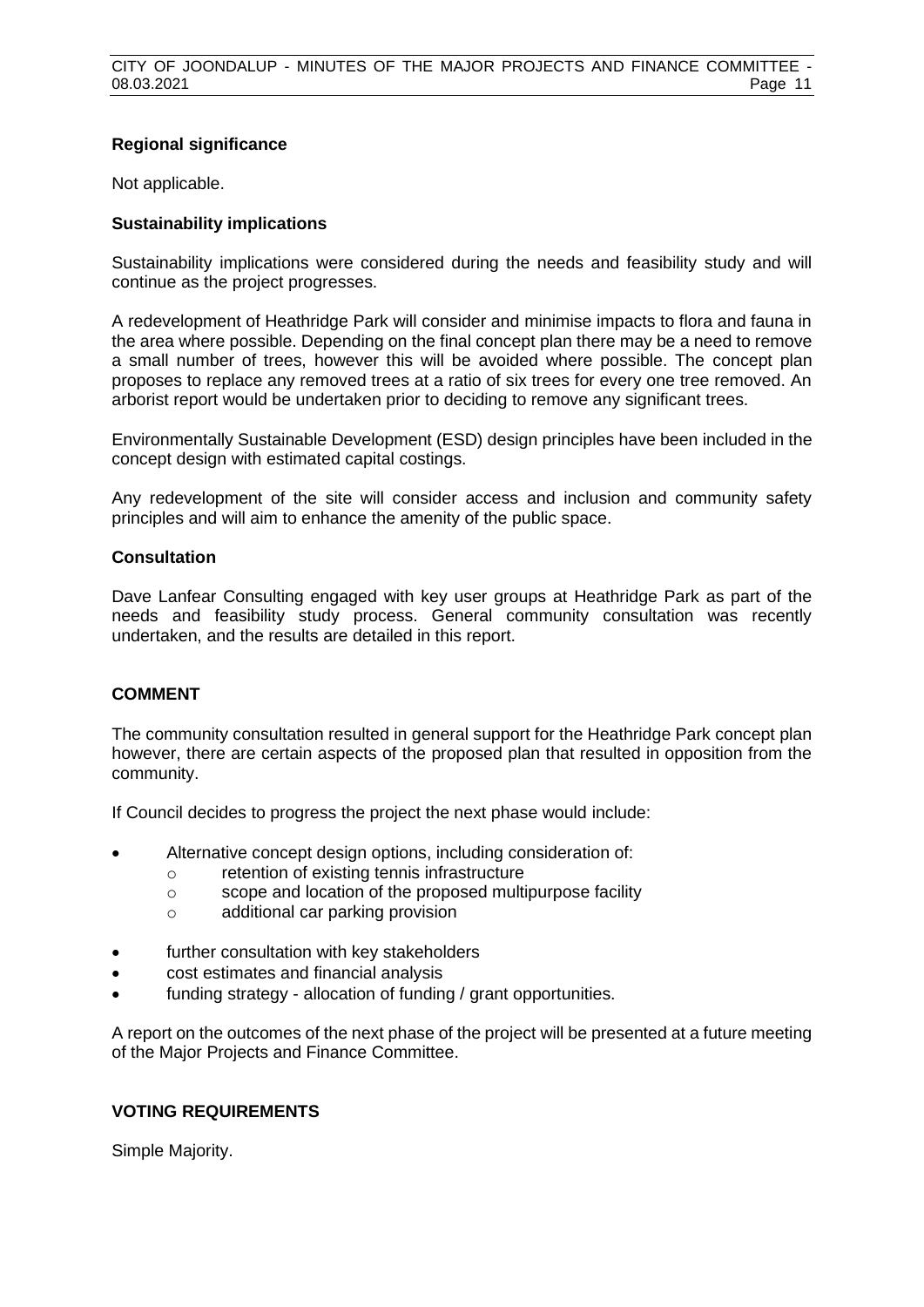**MOVED Cr Jones, SECONDED Mayor Jacob that Council:**

- **1 NOTES the findings of the community consultation undertaken for the Heathridge Park Concept Plan;**
- **2 REQUESTS the Chief Executive Officer to arrange for a review of the Heathridge Park Concept Design and associated capital and operating costs, including the following considerations:**
	- **2.1 retention of existing tennis infrastructure;**
	- **2.2 scope and location of the proposed multipurpose facility;**
	- **2.3 additional car parking provision;**
- **3 NOTES that the concept design review will consider the comments from the community consultation and that a further report on the design review process will be presented to the Major Projects and Finance Committee at a future meeting.**

#### **The Motion was Put and CARRIED (7/0)**

**In favour of the Motion:** Cr Logan, Mayor Jacob, Crs Jones, McLean, Poliwka, Raftis and Thompson.

*Appendix 1 refers*

*To access this attachment on electronic document, click her[e: Attach1agnMPFC210308.pdf](http://www.joondalup.wa.gov.au/files/committees/MPFI/2021/Attach1agnMPFC210308.pdf)*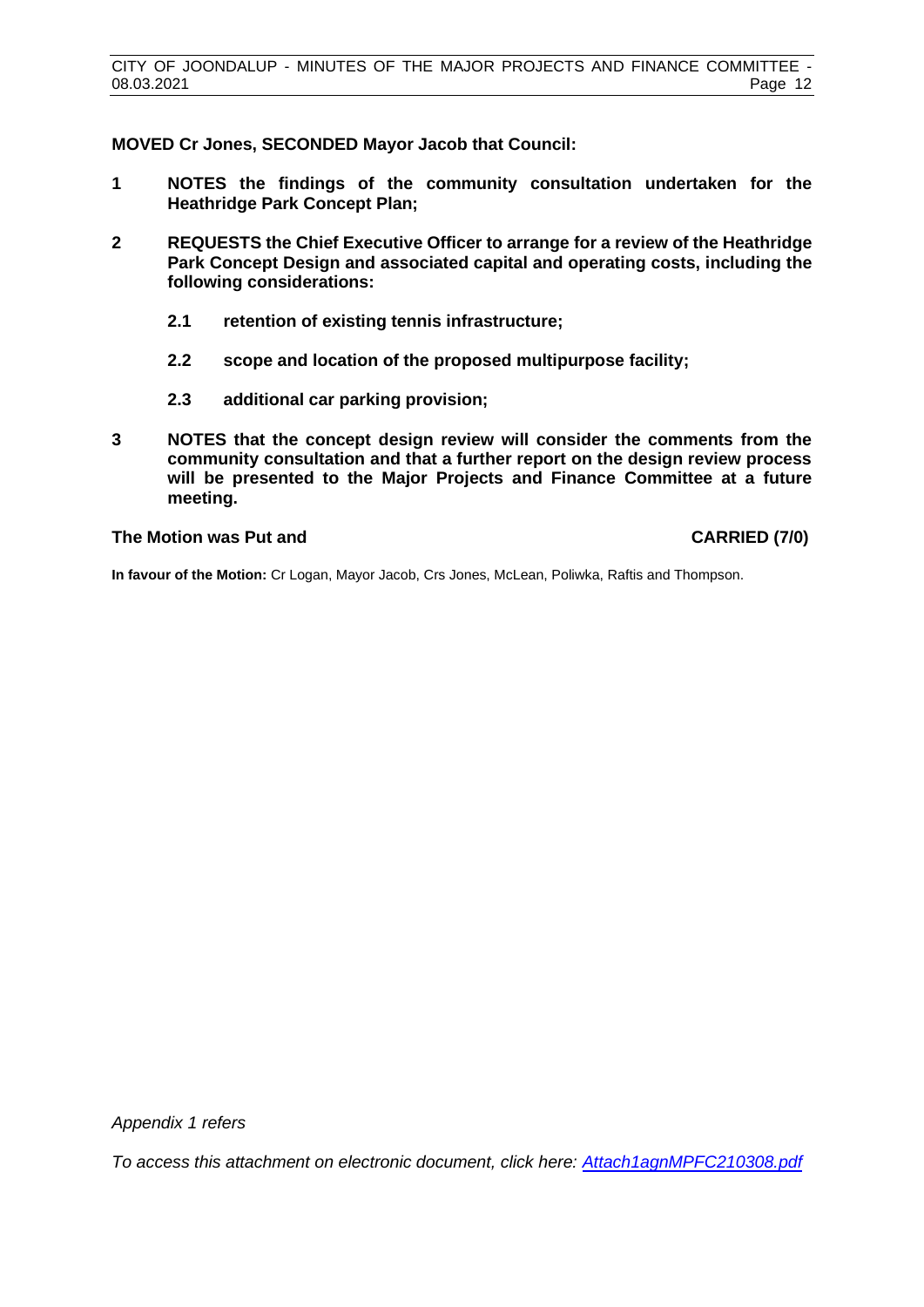#### **Disclosures of interest affecting Impartiality**

| <b>Name / Position</b>                                                                             | Cr John Logan.                                                  |
|----------------------------------------------------------------------------------------------------|-----------------------------------------------------------------|
| Item No. / Subject                                                                                 | Item 2 - Edgewater Quarry - Community Consultation.             |
| <b>Nature of Interest</b>                                                                          | Interest that may affect impartiality.                          |
| Cr Logan is a member of interested parties including the Kingsley and<br><b>Extent of Interest</b> |                                                                 |
|                                                                                                    | Greenwood Residents Associations which provided a submission on |
|                                                                                                    | the Edgewater Quarry Draft Concept Plan.                        |

| <b>Name / Position</b>    | <b>Cr John Chester.</b>                                    |
|---------------------------|------------------------------------------------------------|
| Item No. / Subject        | Item 2 - Edgewater Quarry - Community Consultation.        |
| <b>Nature of Interest</b> | Interest that may affect impartiality.                     |
| <b>Extent of Interest</b> | Cr Chester is a member of the Kingsley Greenwood Residents |
|                           | Association and Friends of Yellagonga Regional Park.       |

| <b>Name / Position</b>    | Mr Mat Humfrey, Acting Chief Executive Officer.             |
|---------------------------|-------------------------------------------------------------|
| Item No. / Subject        | Item 2 - Edgewater Quarry - Community Consultation.         |
| <b>Nature of Interest</b> | Interest that may affect impartiality.                      |
| <b>Extent of Interest</b> | Mr Humfrey is a former member of the Advisory Committee and |
|                           | resides in Edgewater.                                       |

# <span id="page-13-0"></span>**ITEM 2 EDGEWATER QUARRY – COMMUNITY CONSULTATION**

| WARD                                  | North-Central                                           |                                                                                                                                                                             |  |
|---------------------------------------|---------------------------------------------------------|-----------------------------------------------------------------------------------------------------------------------------------------------------------------------------|--|
| <b>RESPONSIBLE</b><br><b>DIRECTOR</b> | Mr Mat Humfrey<br><b>Acting Chief Executive Officer</b> |                                                                                                                                                                             |  |
| <b>FILE NUMBER</b>                    | 37544, 101515, 108951                                   |                                                                                                                                                                             |  |
| <b>ATTACHMENTS</b>                    | Attachment 1                                            | Community Consultation<br>Outcomes<br>Report - Edgewater Quarry<br>Draft<br><b>Preferred Concept Plan</b>                                                                   |  |
|                                       | Attachment 2<br>Attachment 3                            | <b>Edgewater Quarry Site Plan</b><br>Historical Information - Edgewater Quarry<br>Master Plan Project                                                                       |  |
|                                       | Attachment 4                                            | Additional Submission - Edgewater<br><b>Primary School</b>                                                                                                                  |  |
| <b>AUTHORITY / DISCRETION</b>         | amending budgets.                                       | Executive - The substantial direction setting and oversight<br>role of Council, such as adopting plans and reports,<br>accepting tenders, directing operations, setting and |  |

#### **PURPOSE**

For Council to consider the outcomes of the Edgewater Quarry Draft Preferred Concept Plan Community Consultation.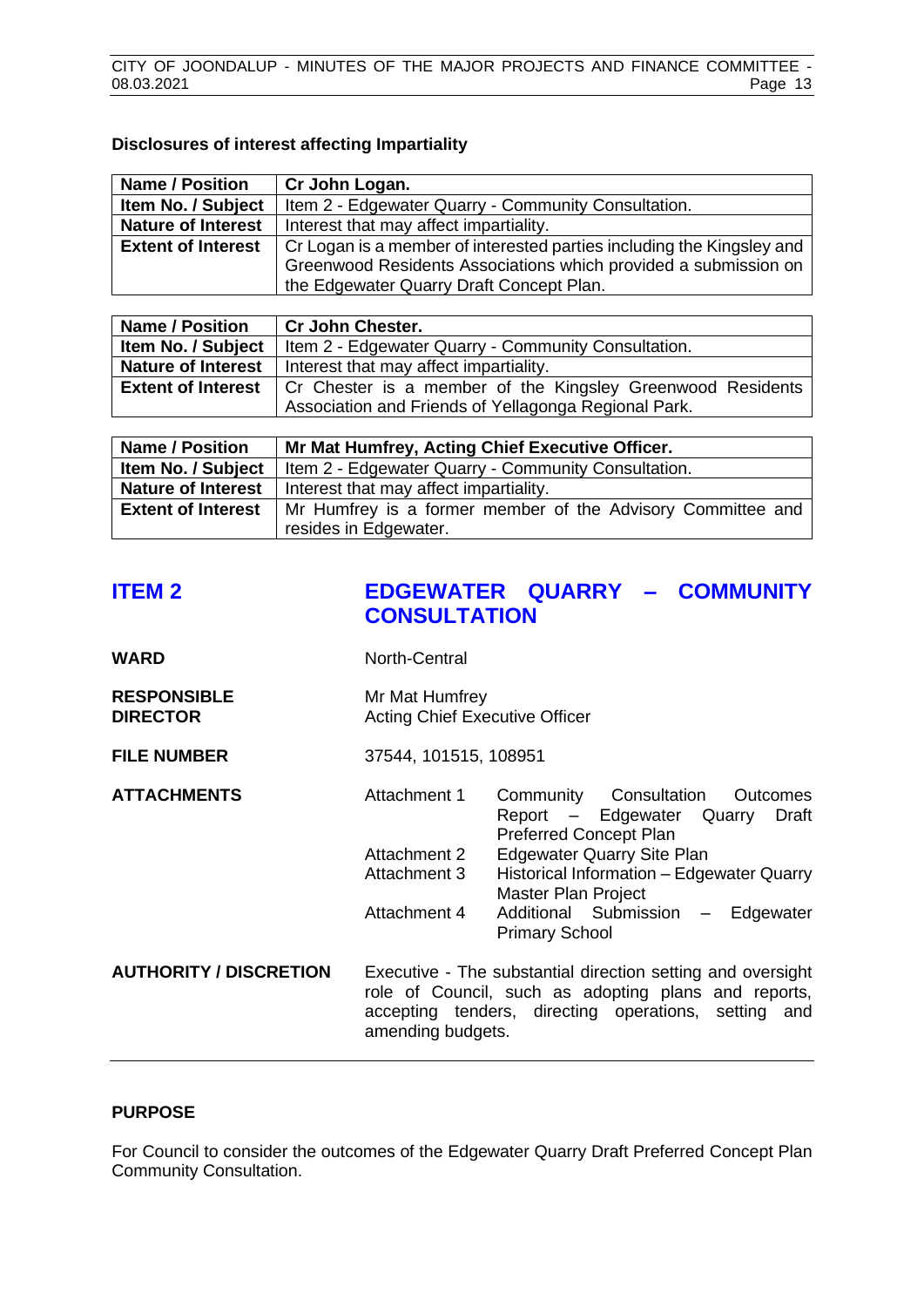#### **EXECUTIVE SUMMARY**

At its meeting held on 21 July 2020 (CJ098-07/20 refers) it was agreed and carried unanimously that Council:

- *"1 NOTES that the Edgewater Quarry Community Reference Group accepted the draft preferred Edgewater Quarry Concept Plan forming Attachment 2 to Report CJ098-07/20 as representative of the agreed aspirations for the Edgewater Quarry Development;*
- *2 ENDORSES the draft preferred Edgewater Quarry Concept Plan forming Attachment 2 to Report CJ098-07/20 for community consultation."*

The community consultation was subsequently undertaken from 15 October to 11 November 2020. A total of 836 valid responses were received as well as feedback from a number of groups/organisations and government stakeholders.

The results of the community consultation are provided in the Community Consultation Outcomes Report, Edgewater Quarry Draft Preferred Concept Plan (Attachment 1 refers). A summary of the community consultation outcomes is provided in this Report.

As indicated in the Community Consultation Outcomes Report (Attachment 1 refers), a mixed response to the elements of the Draft Preferred Concept Plan was received. Elements of retention and enhancement of existing native bushland and the provision of Public Open Space were strongly supported while elements relating to the provision of any road reserve or access road through the site, mixed residential and retail / commercial / food and beverage and medium or high density residential were strongly opposed.

#### *It is therefore recommended that Council:*

- *1 NOTES the Community Consultation Outcomes Report – Edgewater Quarry Draft Preferred Concept Plan forming Attachment 1 to this Report;*
- *2 NOTES that the Edgewater Quarry Draft Preferred Concept Plan was not supported by the majority of respondents to the community consultation;*
- *3 NOTES the Chief Executive Officer will undertake the required investigation to determine the presence and level of contamination of the site as required by the Department of Water and Environmental Regulation;*
- *4 AGREES that a report be presented on the results of the contamination investigation and its impact on the future of the Edgewater Quarry.*

#### **BACKGROUND**

Edgewater Quarry is a large undeveloped site covering approximately 17 hectares (Attachment 2 refers). The site is bound by Regatta Drive, Treetop Avenue and Joondalup Drive, Edgewater.

The development of the site has been considered for a number of years and Attachment 3 to this Report provides historical information regarding the Edgewater Quarry Masterplan project.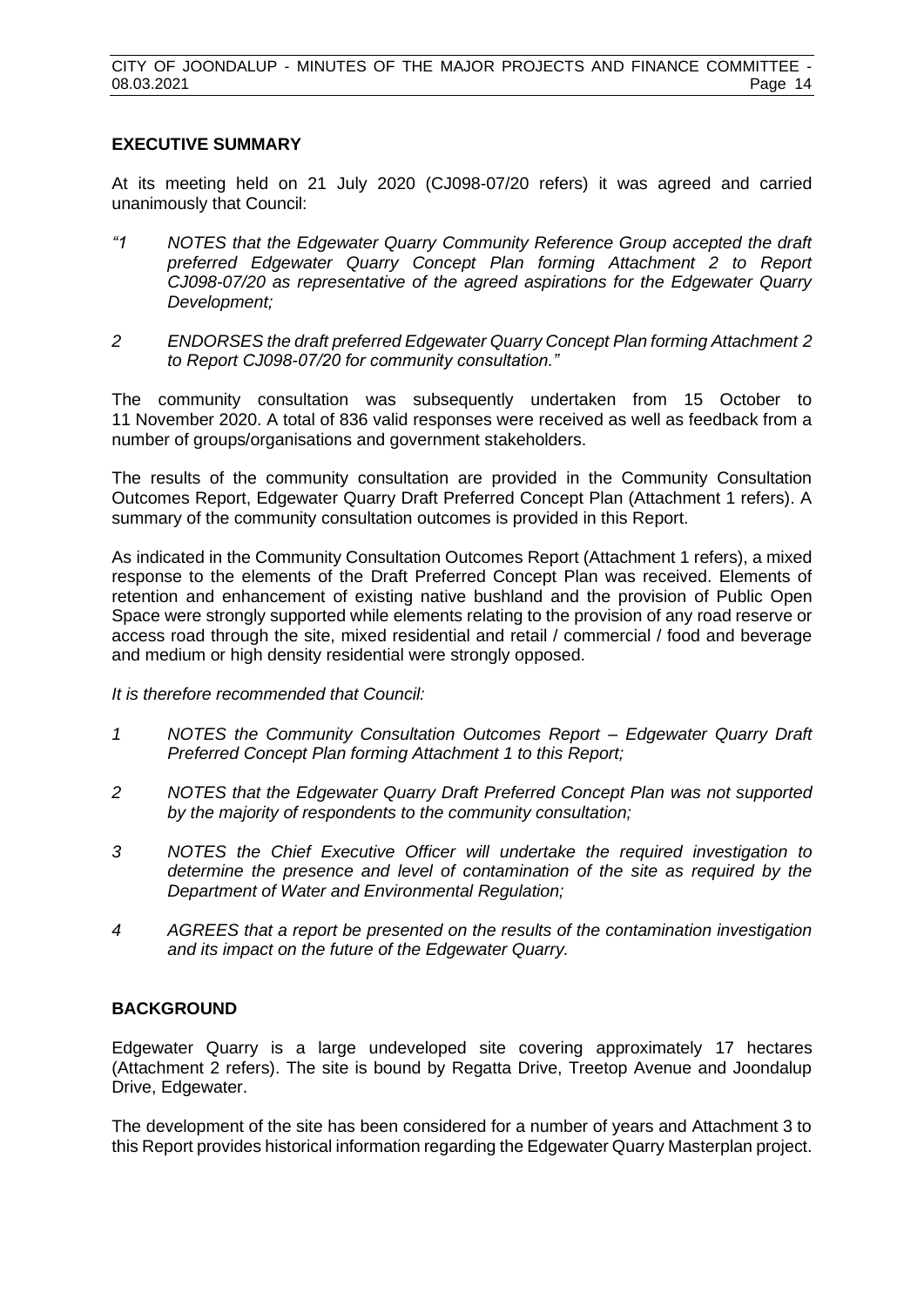The Edgewater Quarry Community Reference Group (EQCRG) was established by Council at its meeting held on 12 December 2017 (CJ209-12/17 refers), and consists of His Worship the Mayor, Elected Members for North Central Ward and 20 community representatives. The Terms of Reference endorsed by Council at its meeting held on 12 December 2017 (CJ209-12/17 refers) are as follows:

- Examine the future options for the Edgewater Quarry site.
- Assist with the development of a concept plan.
- Identify and discuss the issues and concerns of the community and stakeholders around the options for the Edgewater Quarry site.
- Represents the interests of the wider community.
- Act as a conduit to disseminate information and feedback to and from the wider community.
- Liaise with extended networks and community groups to facilitate information sharing concerning Edgewater Quarry.

The EQCRG met on five occasions to develop a draft preferred concept plan for the Edgewater Quarry development and several potential concept plan options were prepared. In developing the options, the EQCRG identified the following key high level design outcomes that should be incorporated into the draft preferred concept plan:

- Optimise commercial development along Joondalup Drive.
- Incorporate space for a rectangular training field.
- Provide medium-density residential housing in the eastern area of the site.
- Provide higher-density residential housing in the central area of the site.
- Provide mixed-use development incorporating higher-density residential housing in the western area of the site.
- Consideration for how the east-west connector street can be designed to dissuade non-local through traffic. The concept plan illustrates the philosophy of designing the central portion of the street as a slow-speed (for example 20 kilometres per hour), shared-surface space whilst maintaining ease of wayfinding for east-west movement (pedestrians and drivers) and providing good passive surveillance over the open space areas from the people in the slow-moving vehicles.

Based on discussions and agreement of the EQCRG, the draft preferred concept plan was prepared by consultants Taylor Burrell Barnett and presented to the EQCRG in July 2020. The EQCRG agreed that the plan accurately reflected discussion and agreement. The draft preferred concept plan was subsequently presented to Council at its meeting held on 21 July 2020 (CJ098-07/20 refers). The plan provided the following:

| $\bullet$ | Total residential dwellings: | 229 |
|-----------|------------------------------|-----|
|           | Medium density:<br>∩         | 20  |
|           | High density:<br>O           | 144 |
|           | Mixed use<br>∩               | 65  |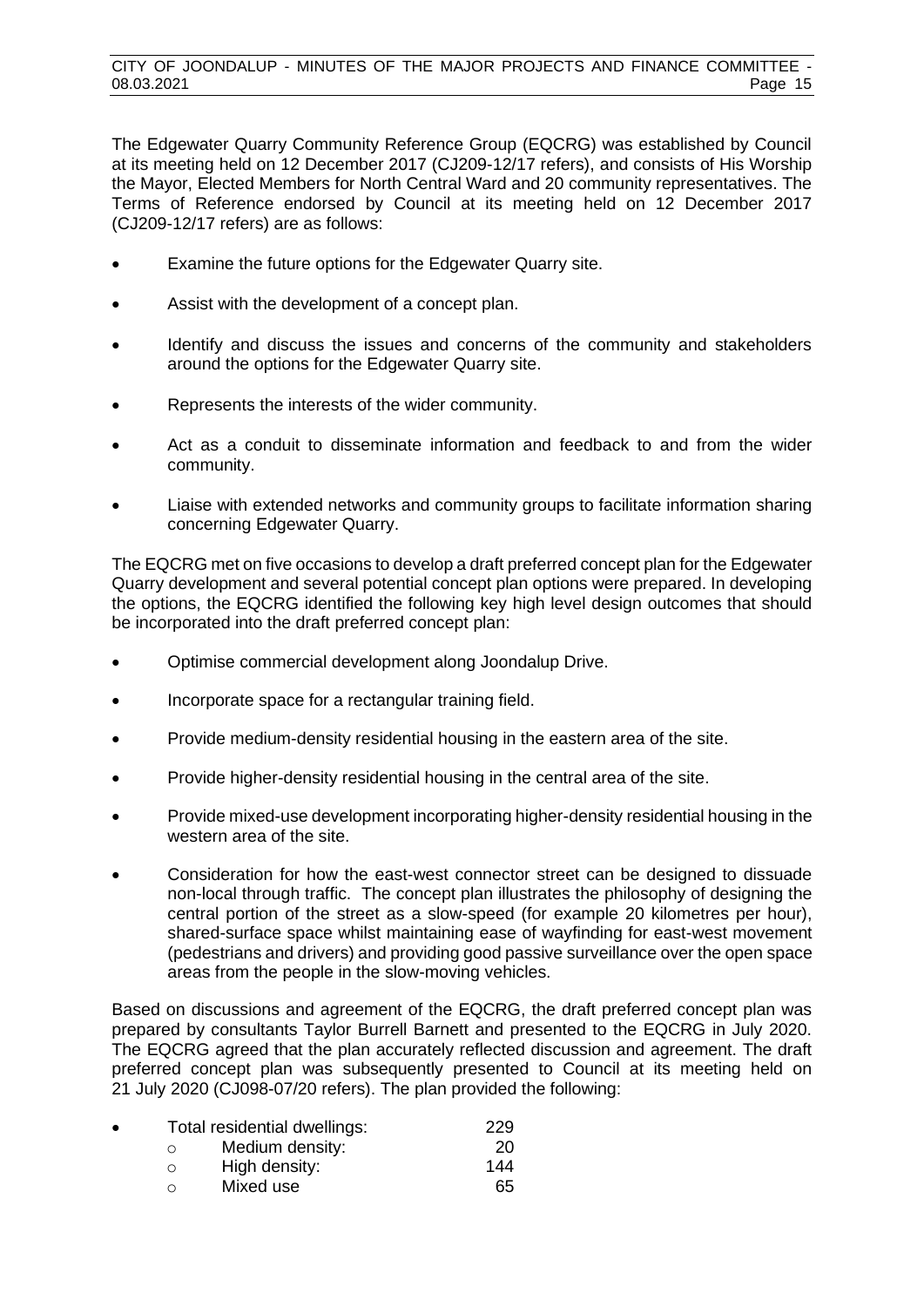- Total POS / conservation / drainage: 12.1319 ha
- Total commercial / mixed use: 2.0602 ha
- Traffic calming and design features through the centre of the development to minimise / mitigate the potential of a "rat run" from Regatta Drive through the development to Joondalup Drive (and reverse). These measures would create attractive, village centre-type design providing quality urban streetscapes with safe pedestrian thoroughfares.
- Training field with associated community facilities.
- Improved streetscape treatment.

The plan proposed commercial / retail fronting onto Joondalup Drive, with car parking behind the buildings and a mixed-use area fronting onto the main thoroughfare and community facilities adjacent to a proposed sports training field. High density residential was located within the centre of the development with buildings overlooking the sports field and multi-use thoroughfare as well as overlooking the natural bushland to the south. Medium density residential (single block, town-house type development) was located to the east providing an attractive outlook on approach to the development (from Regatta Drive) while minimising the visual impact on surrounding properties.

The design provided pedestrian (and potentially cycle) access through the existing bushland and through the development with pockets of community amenities and spaces throughout.

The preliminary financial feasibility undertaken on the draft preferred concept plan suggested that, based on the assumptions used, the plan is effectively cost neutral. It was however indicated that a further detailed analysis would be required to test the assumptions and would need to utilise a whole-of-life approach to ensure the development, as proposed in the draft preferred concept plan, was financial sustainable both now and in the future.

## **DETAILS**

The Edgewater Quarry Draft Preferred Concept Plan was developed by the EQCRG in collaboration with planning consultants Taylor Burrell Barnett.

In July 2020 Council noted that the EQCRG accepted the draft preferred Edgewater Quarry Concept Plan as representative of the group's agreed aspirations for the Edgewater Quarry Development (CJ098-07/20 refers).

Following consideration of the plan, together with the accompanying information provided, Council agreed to endorse the plan for community consultation in July 2020 (CJ098-07/20 refers).

A detailed Community Consultation Plan was prepared, and the community was subsequently invited to provide feedback on draft preferred concept plan from 15 October to 21 November 2020.

The analysis of the feedback received was undertaken resulting in the preparation of the Community Consultation Outcomes Report – Edgewater Quarry Draft Preferred Concept Plan (Attachment 1 refers).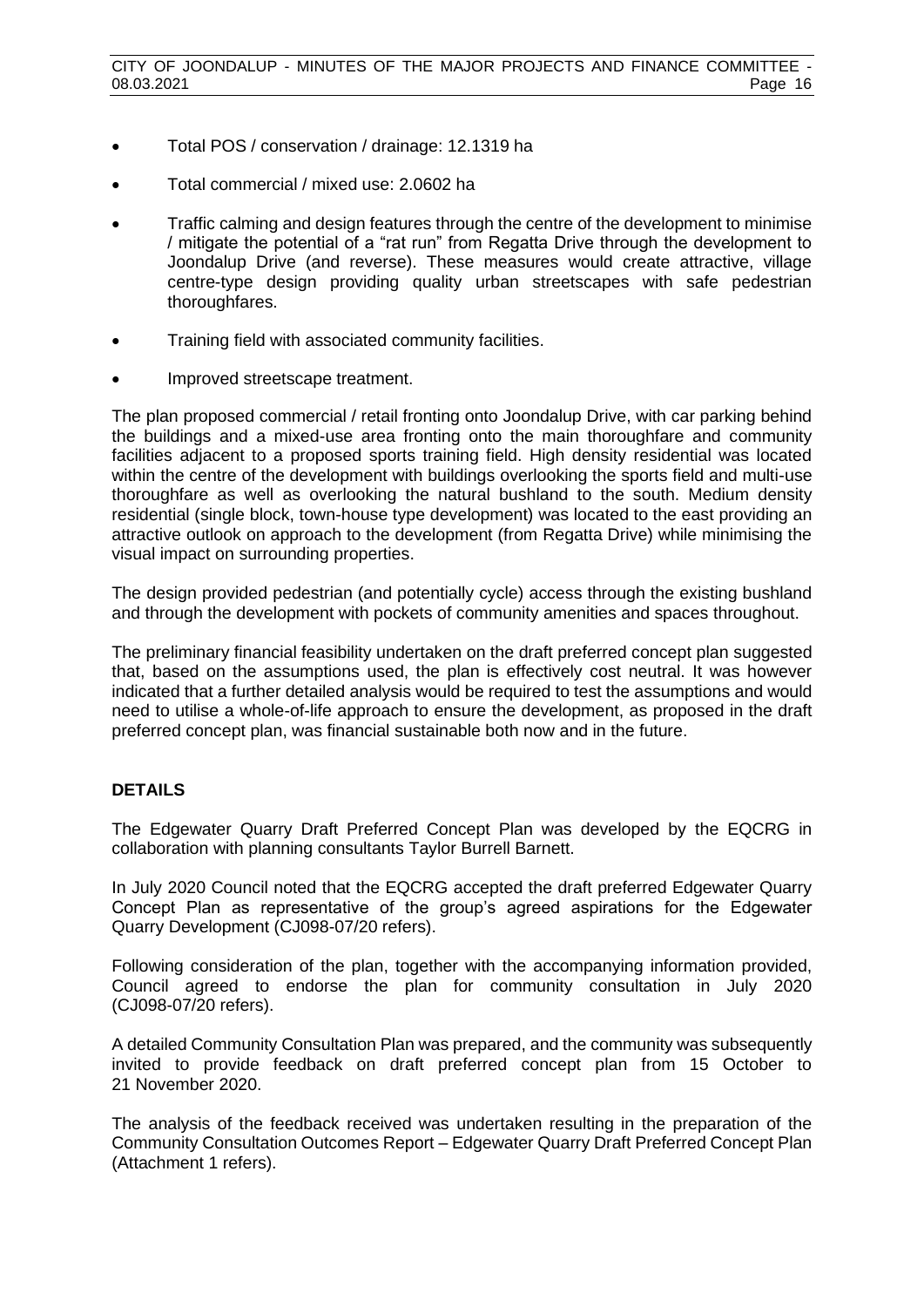#### **Summary of Outcomes Report**

#### **Overview**

The community was asked to provide feedback on six key sections of the draft preferred concept plan including:

- 1 native bushland
- 2 road reserve
- 3 mixed residential and retailed / commercial / food and beverage
- 4 public open space
- 5 medium density residential
- 6 high density residential (including aged care development).

Feedback was sought by way of a comment form to determine the level of community support for the key elements of each of these sections.

A total of 836 valid responses were received during the 28-day consultation period. Feedback was also received from the following groups / organisations and government stakeholders:

- Edgewater Community Residents' Association
- Property College of WA
- Mater Dei College
- Ms Emily Hamilton MLA, Member for Joondalup.

#### Summary of the Analysis

Overall, feedback on the various elements of the Draft Preferred Concept Plan was mixed.

- 1 Inclusion of native bushland: Most respondents strongly supported the inclusion of native bushland. Each of key elements in this section were also strongly supported, namely the retention and enhancement of existing native bushland and existing walking and cycling pathways.
- 2 Road reserve: Most respondents strongly opposed all key elements of the road reserve section of the survey.
- 3 Mixed residential and retail / commercial / food and beverage: Most respondents are strongly opposed to all key elements of this section, namely one to two-storey building height along Joondalup Drive, two to five-storey building height adjacent the playing field and three to six-storey building height toward the centre of the site.
- 4 Public Open Space: Approximately half of respondents support or strongly support the layout of public open space throughout the site, including the provision of a playing field for training purposes.
- 5 Medium density residential: Most respondents were strongly opposed to the inclusion of medium density residential housing within any potential development of the Edgewater Quarry site.
- 6 High density residential: Most respondents were also strongly opposed to the inclusion of high density residential housing within any potential development of the Edgewater Quarry site.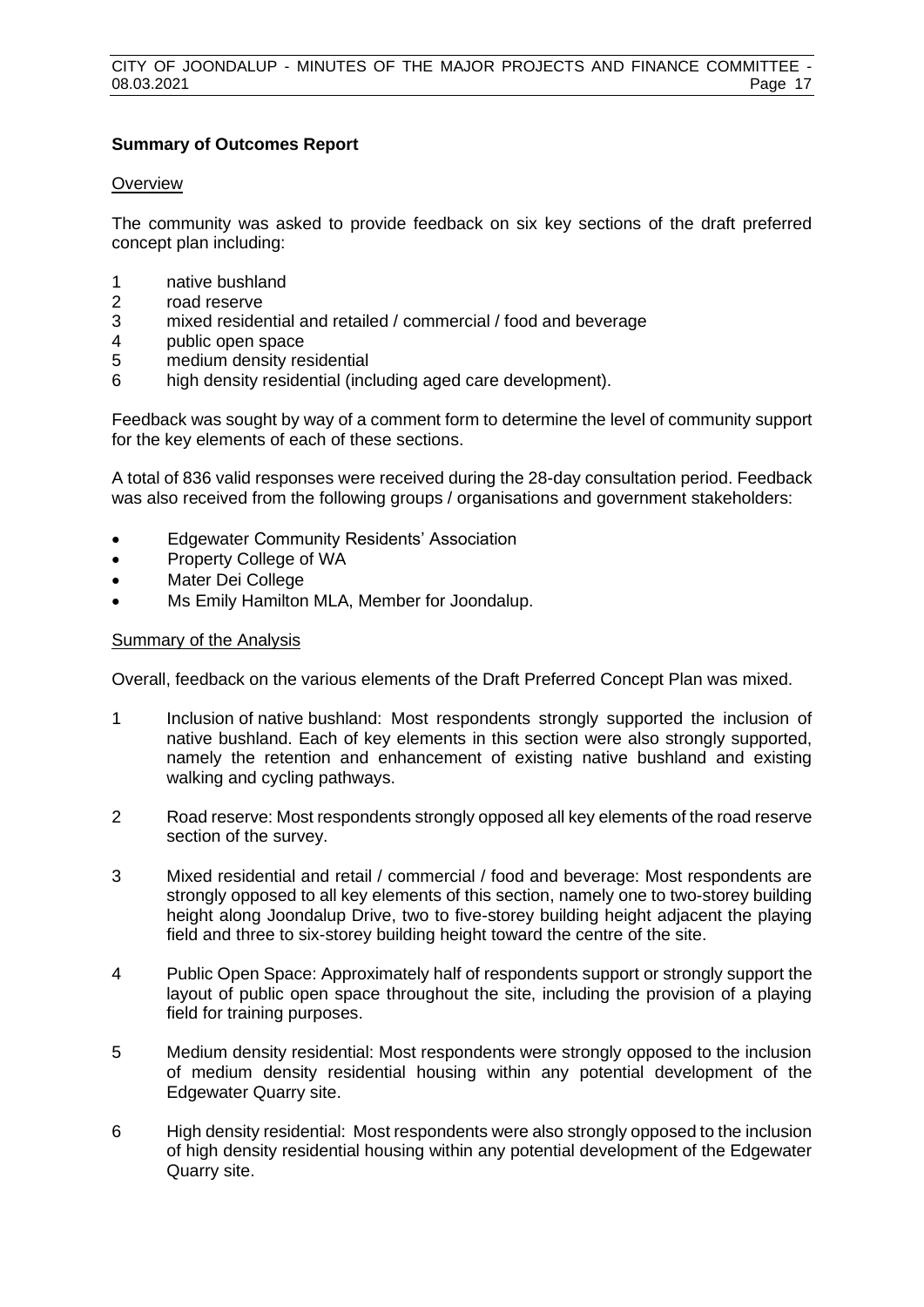Respondents were also asked to provide any additional comments or feedback about the Edgewater Quarry Draft Preferred Concept Plan. The following common themes that emerged included:

- Would like parkland / bushland / open space.
- Would like different / alternative sport / leisure facilities / park infrastructure (especially botanic gardens, skate park, playing fields, play equipment, community building).
- Commercial / retail development is not wanted / needed.
- Residential development is not wanted / needed.
- Through-road is not wanted / needed or concerned about existing traffic / increase to traffic.

The complete Community Consultation Outcomes Report includes the following information:

- Overview.
- Stakeholders directly engaged by the City.
- Consultation Materials.
- Community Open Day.
- Response Rate.
- Demographics.
- Comment Form Questions and Responses.
- Additional Comments or Feedback.
- Appendices including:
	- o advertising materials
	- o notifications to residents, local members, local schools, stakeholder groups, Community Engagement Network
	- o comment form
	- o webpage information
	- o signage and display posters
	- o social media posts
	- o newspaper articles
	- o responses from groups / organisation and government stakeholders
	- o verbatim responses from respondents.

#### **Additional Responses**

In addition to the responses received from the due date, a submission was received from Edgewater Primary School on 1 December 2020 (Attachment 4 refers).

#### **Issues and options considered**

The release of the draft preferred Edgewater Quarry Concept Plan for community feedback / comment resulted in strong opposition from some members of the Edgewater community.

The information provided to the community indicated that community feedback would assist in the development of a final concept plan for the site which would be utilised for more formal scoping of the project and a more comprehensive financial analysis (Edgewater Quarry Draft Preferred Concept Plan Brochure).

Further, the community was also advised that once a final concept plan for the site had been assessed from a feasibility point of view, the City would embark on an awareness campaign with the intention of eliciting interest from potential developers and investors (Edgewater Quarry Draft Preferred Concept Plan Frequently Asked Questions).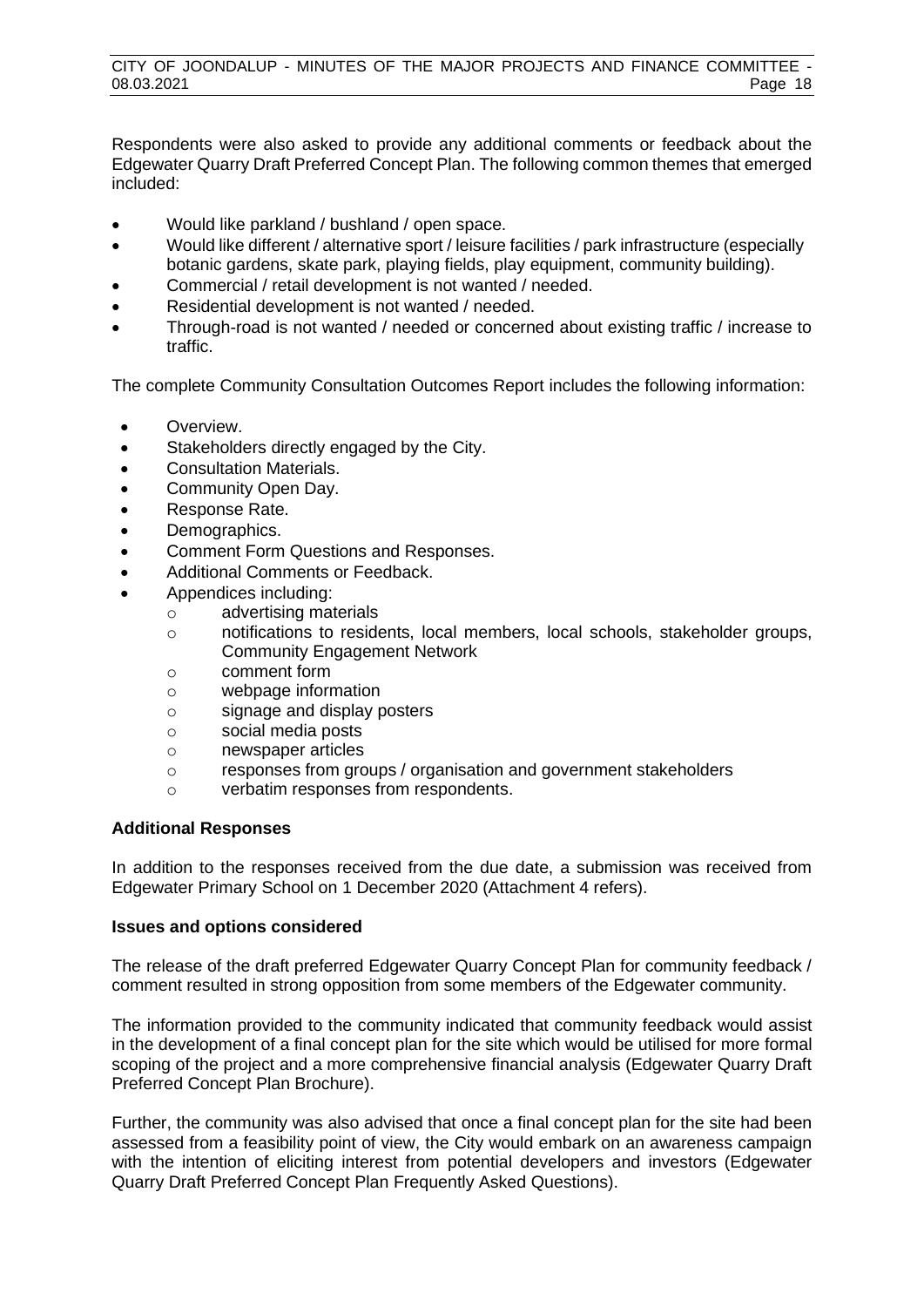In determining whether to progress with the project, the following issues have been identified and should be taken into consideration:

- During the consultation period some misinformation was circulated in the community and this may have had an impact on the survey results.
- The concept plan endorsed for community consultation is in draft form. Additional work will need to be done on the plan if further feasibility analyses were undertaken.
- The preliminary financial analysis undertaken on the draft concept plan was limited to an assessment of project costs and revenue. It does not represent a cost benefit analysis of the proposed development and makes no assessment of non-financial incentives, including social or community benefit. A further detailed analysis is required to test the assumptions and will utilise a whole-of-life approach to ensure the project is financial sustainability both now and in the future.
- To inform the required detailed financial analysis and to ensure all possible opportunities and constraints are known the following investigations and assessments are required:
	- o Traffic and transport assessment.
	- o Retail and commercial needs analysis.
	- o Detailed geotechnical investigations.
	- o Environmental assessment.
	- o Social return on investment assessment.

It should be noted that the City has been advised by the Department of Water and Environmental Regulation (DWER) (26 November 2020) that the site has been classified as "Possibly contaminated – investigation required" under section 11 of the *Contaminated Sites Act 2003*. This advice was received after DWER received a complaint from a member of the public, claiming that the site was contaminated.

Consequently, the City is required to undertake further detailed site investigations and that a detailed site investigation report documenting the results of the investigations needs to be submitted to the Department by December 2021. These additional investigations are required irrelevant of whether the Edgewater Quarry Master Plan process is progressed.

- As sections of the site contains remnant vegetation that may be of environmental significance (both flora and fauna), should the Edgewater Quarry Master Plan process be progressed, the project will need to be referred to the Commonwealth Department of Agriculture, Water and the Environment under the *Environmental Protection and Biodiversity Conservation Act 1999.*
- The analysis of the feedback / comment from the Community Consultation indicates that there is limited community support for the draft preferred concept plan.

Taking the above issues into consideration, the following options are identified:

• No further action is undertaken on the Edgewater Quarry Master Plan process at this time - until a future Council resolution determines further action on the project.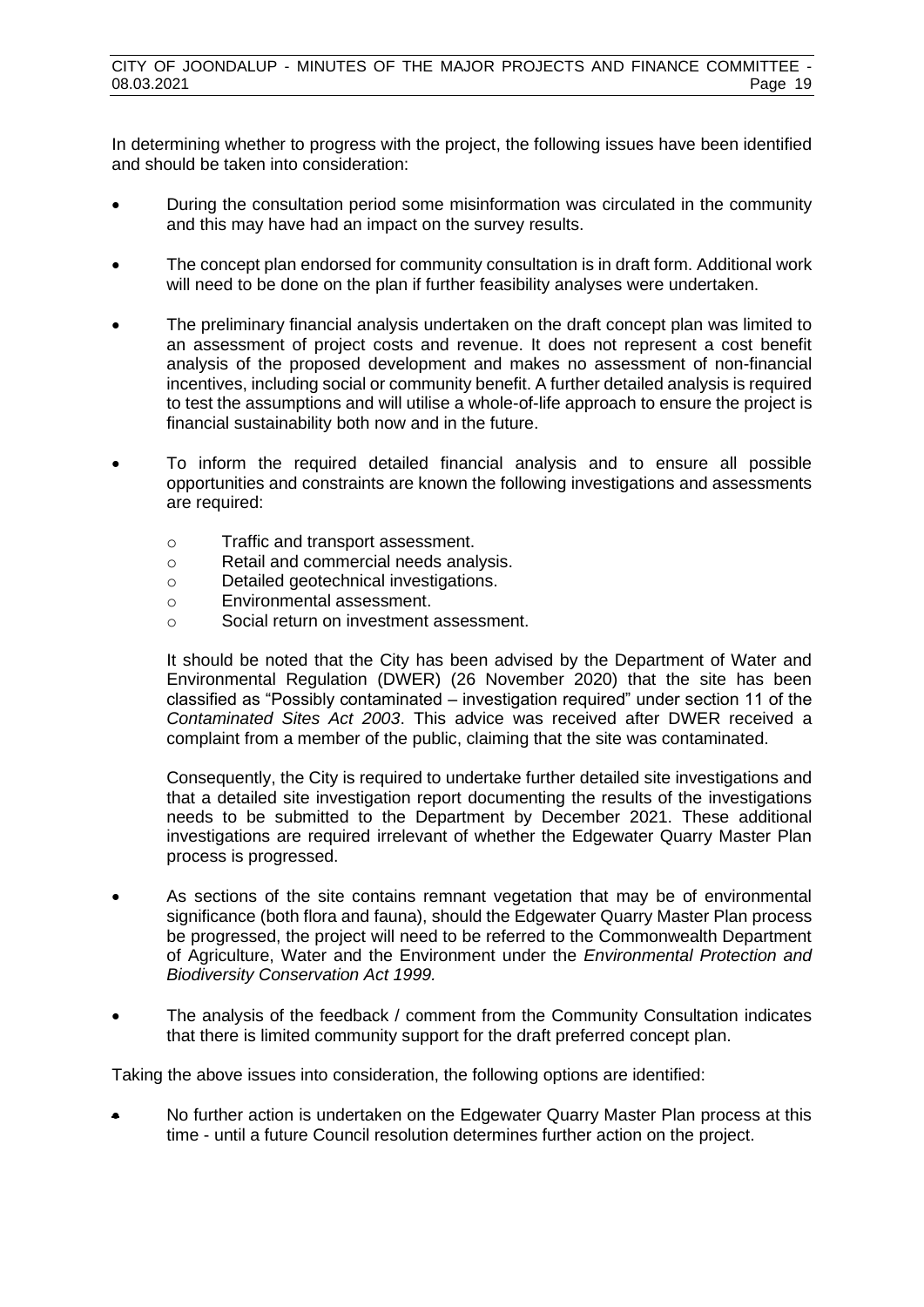- Investigations are undertaken to determine the presence and level of contamination of the site as required by the Department of Water and Environmental Regulation and the outcomes of these investigations are reported back to this Committee to inform any further decisions on how to progress this project;
- The draft preferred concept plan is modified taking into consideration community feedback / comment.
- Continue with the current process by undertaking further assessment and analyses of the draft preferred concept plan (as indicated above) prior to any decision being made to progress the Edgewater Quarry Master Plan process.

#### **Legislation / Strategic Community Plan / Policy implications**

```
Legislation The City is governed by the requirements of the Local Government 
                      Act 1995 in relation to dealings involving commercial undertakings 
                      and land development.
```
Other applicable legislation includes:

- *Planning and Development Act 2005.*
- *Environmental Protection Act 1986.*
- *Land Administration Act 1997.*
- *Planning and Development (Local Planning Schemes) Regulations 2015.*
- *Environmental Protection, Biodiversity and Conservation Act 1999* (Cwlth).

#### **Strategic Community Plan**

- **Key theme Financial Sustainability.**
- **Objective** Major project delivery.

**Strategic initiative** Support new projects that balance identified financial risks against effective management approaches.

- **Key theme Economic Prosperity, Vibrancy and Growth.**
- **Objective Activity Centre development.**
- **Strategic initiative •** Support the development of fresh and exciting de-centralised areas of activity.
	- Facilitate increased housing density in Activity Centres.

**Key theme Quality Urban Environment.** 

- **Objective** Quality built outcomes.
- **Strategic initiative •** Planning frameworks promote and support adaptive, mixeduse developments with active ground floor uses on appropriately zoned sites.
	- Environmentally sensitive building designs are showcased. promoted and encouraged.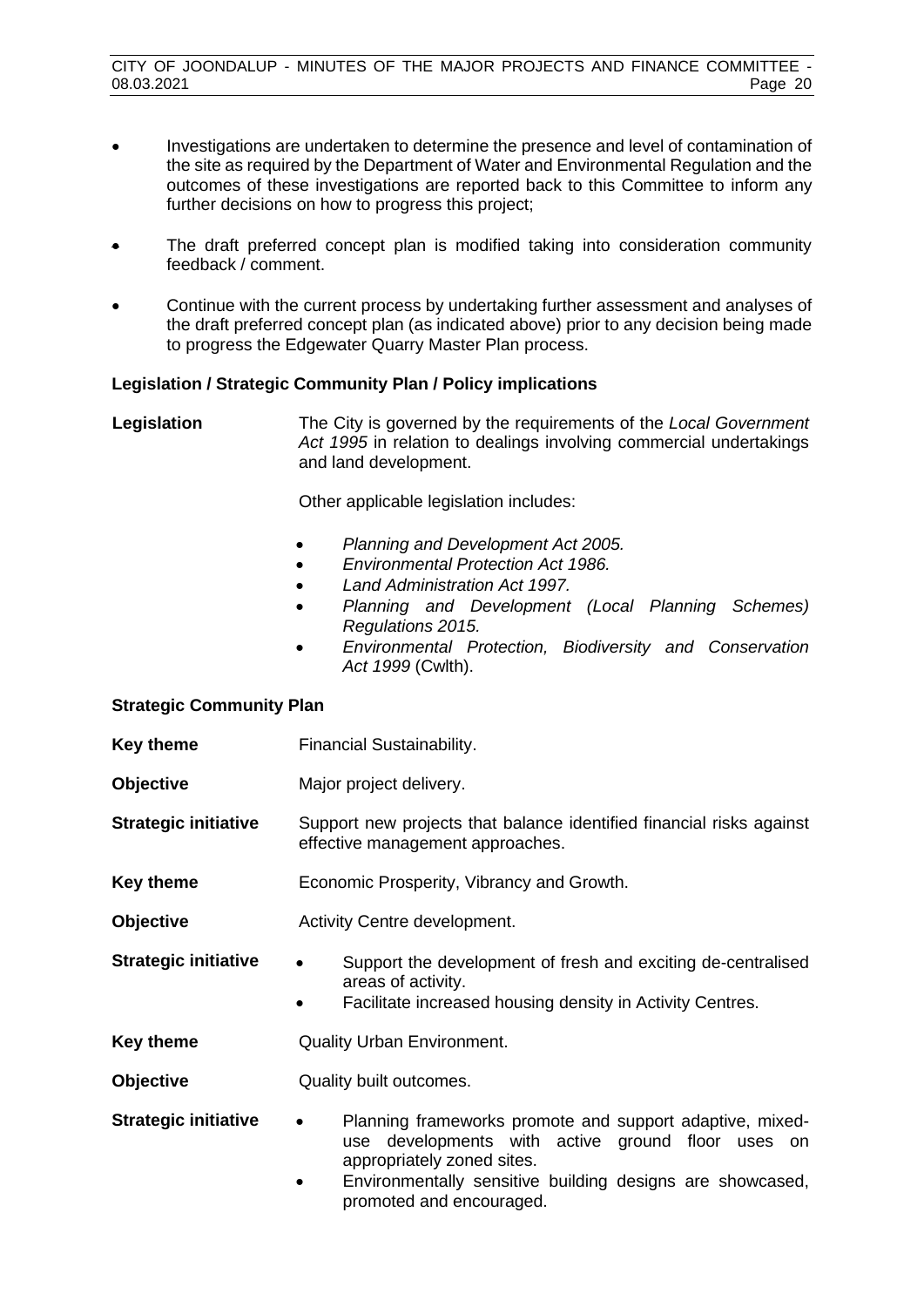• Buildings and landscaping are suitable for the immediately and reflect community values.

**Policy** *Community Consultation Policy.*

#### **Risk management considerations**

If no further action is taken at this stage the short to medium term opportunity to further explore the benefits of activation of underutilised space in a central and accessible location; upgrading informal footpaths and cycle paths while retaining native bushland; expanding sports / leisure / play and training facilities; provision of higher density residential and aged persons dwellings; alleviation of traffic congestion along Treetop Avenue and the optimisation of income generating commercial and food and beverage activities along Joondalup Drive will be lost as further investigations and assessments will not be actioned.

In view of the above, the opportunity to attract grant funding or interest from potential investors will be lost as well as the potential to generate a more diverse and additional rates income.

Alternatively, the opportunity to do further investigation should provide clarity on the presence and level of contamination of the site, how the concept plan could be revised to take feedback from the community into account, and how the concept plan can be revised to further improve the potential yield from the development of the site and its contribution to the wider Joondalup community.

However, in view of the submissions received during the consultation process, if Council decides to continue to progress further analysis and assessment of the preferred concept plan, this could result in ongoing community dissatisfaction with the project and the process being followed.

The risk associated with progressing a modified concept plan, taking into account community feedback received, is that further resources will be spent on this project, with no certainty of positive community response, or the ability to achieve a financially sustainable outcome.

#### **Financial / budget implications**

#### Community Consultation Expenditure

| Signage/Posters            |    |       | \$ | 5,132    |
|----------------------------|----|-------|----|----------|
| Mail-out materials         |    |       | \$ | 3,264    |
| Postage                    |    |       | \$ | 1,730    |
| <b>Community Open Day</b>  |    |       |    |          |
| <b>Equipment Hire</b>      | S  | 2,384 |    |          |
| Tour-set up                | \$ | 1,650 |    |          |
| Vehicle hire               | \$ | 1,110 |    |          |
| Security                   | \$ | 412   |    |          |
| Staff                      | \$ | 3,031 |    |          |
| Consultant support         |    | 3,176 |    | \$11,763 |
| Advertising - Social Media |    |       | \$ | 2,000    |
| <b>Miscellaneous</b>       |    |       |    | 393      |
| Total                      |    |       |    | \$24,282 |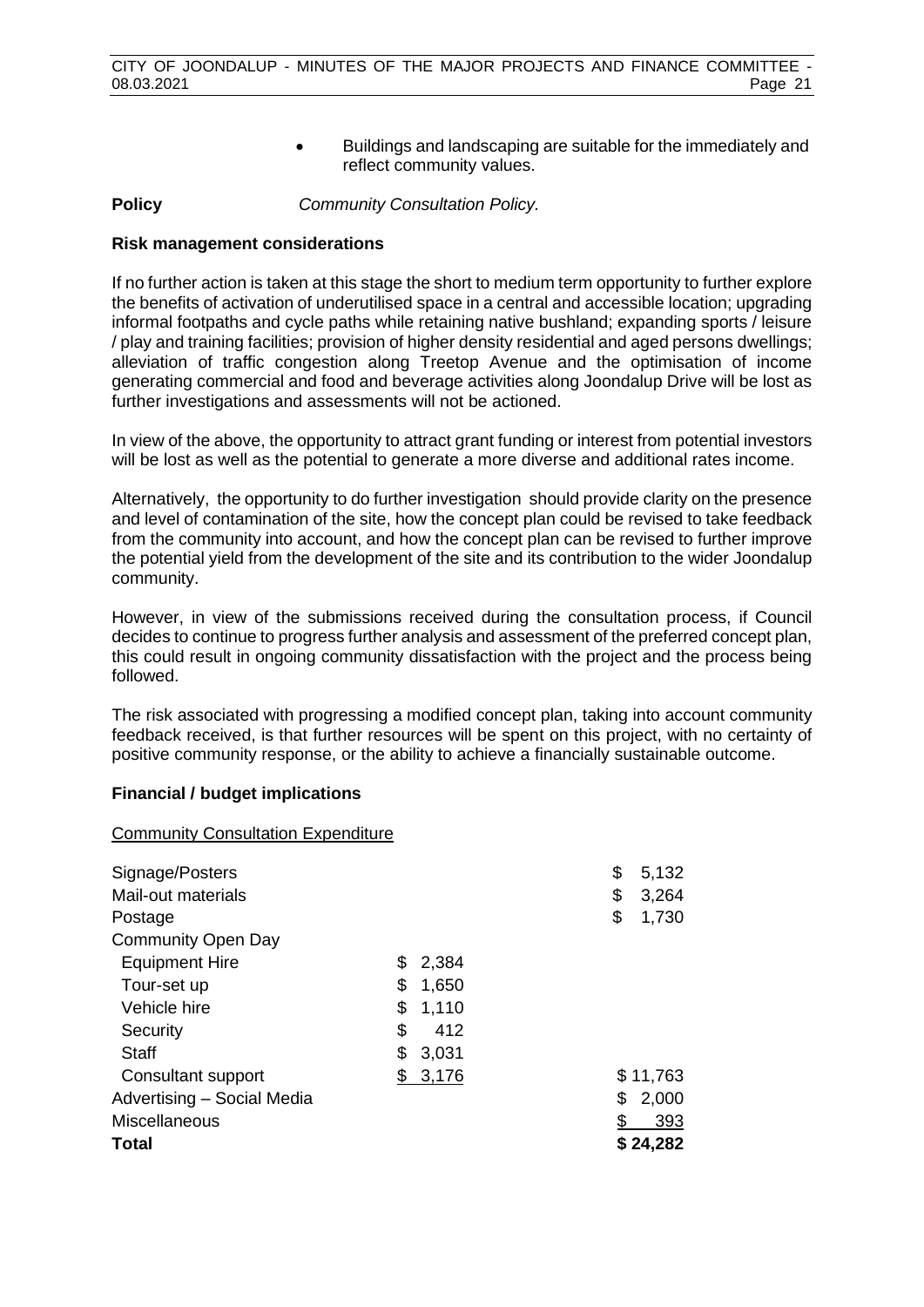#### Current financial year impact

| Account no.          | 220-A2201.                                             |
|----------------------|--------------------------------------------------------|
| <b>Budget Item</b>   | City Projects Operating - Edgewater Quarry Masterplan. |
| <b>Budget amount</b> | \$ 59,000                                              |
| Amount spent to date | \$33,683                                               |
| <b>Balance</b>       | \$25,317                                               |

The approved 2020-21 Budget provides for community consultation, technical assessments and refinement of the concept plan.

All amounts quoted in this report are exclusive of GST.

#### **Regional significance**

The development of the Edgewater Quarry site is considered to have significant benefit to both the local and regional community. Should the project progress, an assessment of this benefit will be undertaken.

#### **Sustainability implications**

Development of the quarry does not worsen the operating results for the City. Once fully developed the site should ideally provide a positive operating result or as a worse case at break-even when compared to the current state of the Edgewater Quarry.

#### **Consultation**

The results of the recent community consultation are detailed in Attachment 1 to this Report.

#### **COMMENT**

The draft preferred concept plan, prepared by Taylor Burrell Barnett, was prepared based on the outcomes of the EQCRG workshops. The consultant team took into consideration the development aspirations identified by the EQCRG, the preferred inclusions and exclusion and opportunities and constraints.

The EQCRG agreed that the draft preferred concept plan:

- adopts a mix of land uses that are compatible with adjoining land uses
- minimises the impact of noise, traffic and other considerations on adjoining properties
- protects the valuable and sensitive environmental values of the site
- creates public spaces that are inviting and valued by the broader community
- provides a development solution that is cost neutral to the City.

The Edgewater Quarry Community Consultation on the draft preferred concept plan was undertaken in accordance with the City's consultation protocols. Notification of the consultation was targeted at the local community as well as throughout the wider regional community.

Development of the Quarry does not worsen the operating results for the City. Once fully developed the site should ideally provide a positive operating result or as a worse case at break-even when compared to the current state of the Edgewater Quarry.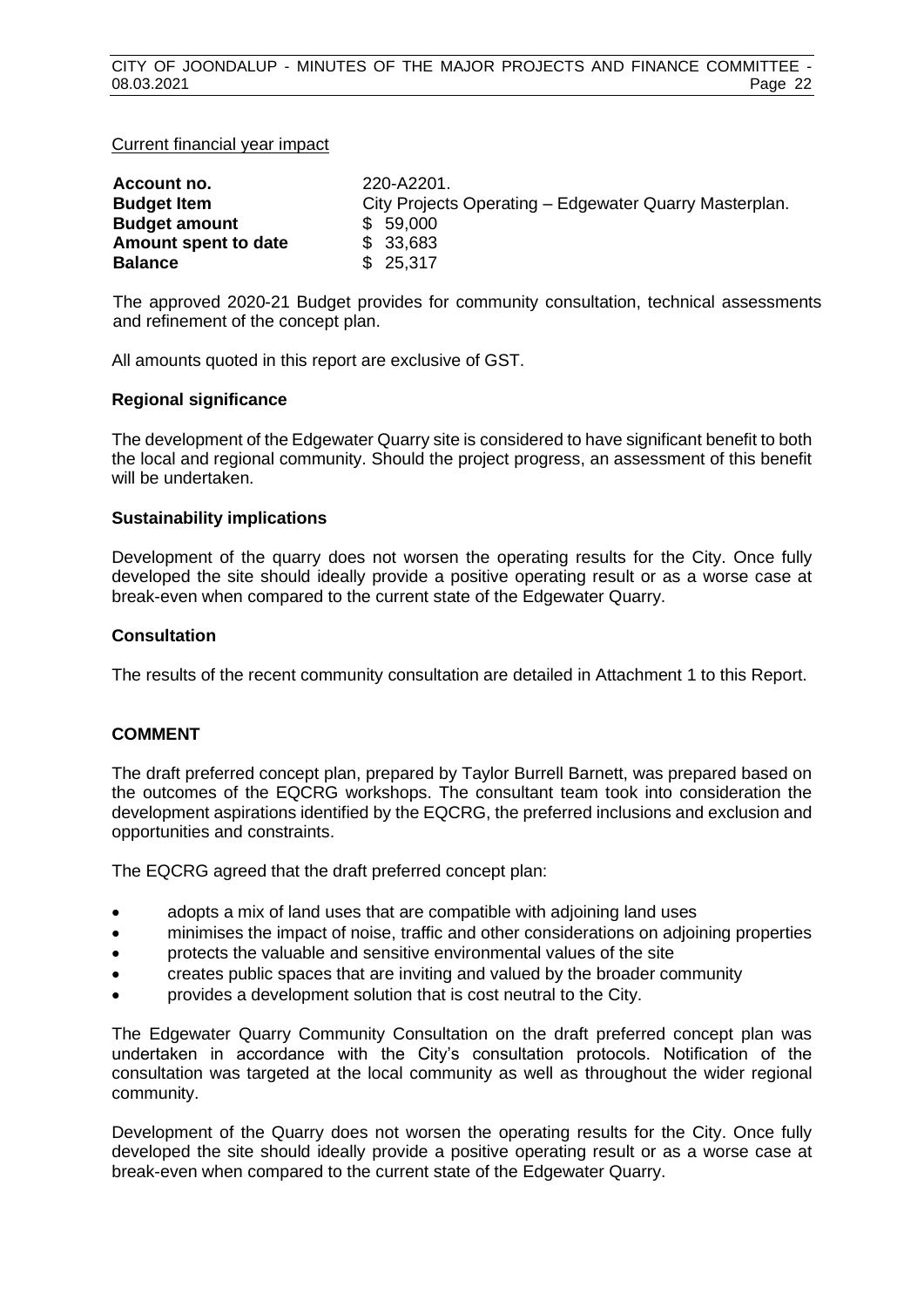#### **VOTING REQUIREMENTS**

Simple Majority.

**MOVED Cr Jones, SECONDED Cr Logan that Council:**

- **1 NOTES the Community Consultation Outcomes Report – Edgewater Quarry Draft Preferred Concept Plan forming Attachment 1 to this Report;**
- **2 NOTES that the Edgewater Quarry Draft Preferred Concept Plan was not supported by the majority of respondents to the community consultation;**
- **3 NOTES the Chief Executive Officer will undertake the required investigation to determine the presence and level of contamination of the site as required by the Department of Water and Environmental Regulation;**
- **4 AGREES that a report be presented on the results of the contamination investigation and its impact on the future of the Edgewater Quarry.**

#### **The Motion was Put and CARRIED (7/0)**

**In favour of the Motion:** Cr Logan, Mayor Jacob, Crs Jones, McLean, Poliwka, Raftis and Thompson.

*Appendix 2 refers*

*To access this attachment on electronic document, click h[ere: Attach2agnMPFC210308.pdf](http://www.joondalup.wa.gov.au/files/committees/MPFI/2021/Attach2agnMPFC210308.pdf)*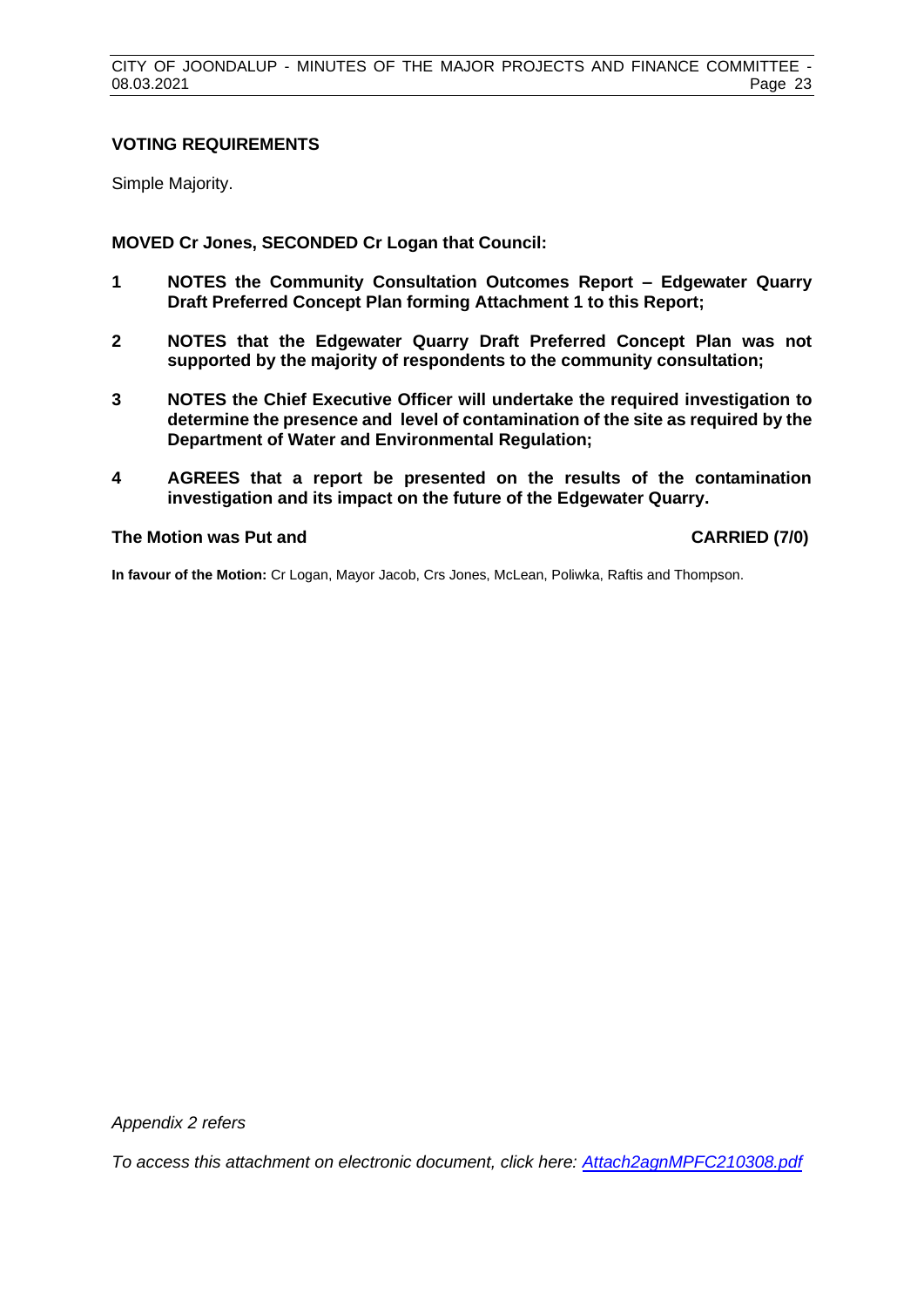#### **Disclosure of interest affecting Impartiality**

| <b>Name / Position</b>    | Cr Philippa Taylor.                                             |
|---------------------------|-----------------------------------------------------------------|
| Item No. / Subject        | Item 3 - Ocean Reef Marina - Project Status.                    |
| <b>Nature of Interest</b> | Interest that may affect impartiality.                          |
| <b>Extent of Interest</b> | Cr Taylor is a member of the Ocean Reef Sea Sports Club and the |
|                           | Joondalup Reserve Services League.                              |

# <span id="page-24-0"></span>**ITEM 3 OCEAN REEF MARINA – PROJECT STATUS**

| <b>WARD</b>                           | North-Central                                           |                                                                                                                     |  |
|---------------------------------------|---------------------------------------------------------|---------------------------------------------------------------------------------------------------------------------|--|
| <b>RESPONSIBLE</b><br><b>DIRECTOR</b> | Mr Mat Humfrey<br><b>Acting Chief Executive Officer</b> |                                                                                                                     |  |
| <b>FILE NUMBER</b>                    | 04171, 101515                                           |                                                                                                                     |  |
| <b>ATTACHMENTS</b>                    | Attachment 1<br>Attachment 2                            | Ocean Reef Marina Project Milestones<br>Risk<br>Assessment<br>Report<br>25 February 2021                            |  |
| <b>AUTHORITY / DISCRETION</b>         | Council (that is for 'noting').                         | Information - includes items provided to Council for<br>information purposes only that do not require a decision of |  |

#### **PURPOSE**

For the Major Projects Committee to note the progress made on the Ocean Reef Marina project.

#### **EXECUTIVE SUMMARY**

To progress the implementation of the Ocean Reef Marina development, the following activities and tasks have occurred since the previous status report was presented to the Major Projects and Finance Committee at its meeting held on 2 November 2020 (Item 1 refers):

- Liaison and engagement with DevelopmentWA.
- Stakeholder and community engagement.
- Progression of works on site.
- Major Land Transaction Business Plan and Heads of Agreement

Details of the above are provided in this Report.

*It is therefore recommended that the Major Projects and Finance Committee NOTES the status of the Ocean Reef Marina project as detailed in this Report.*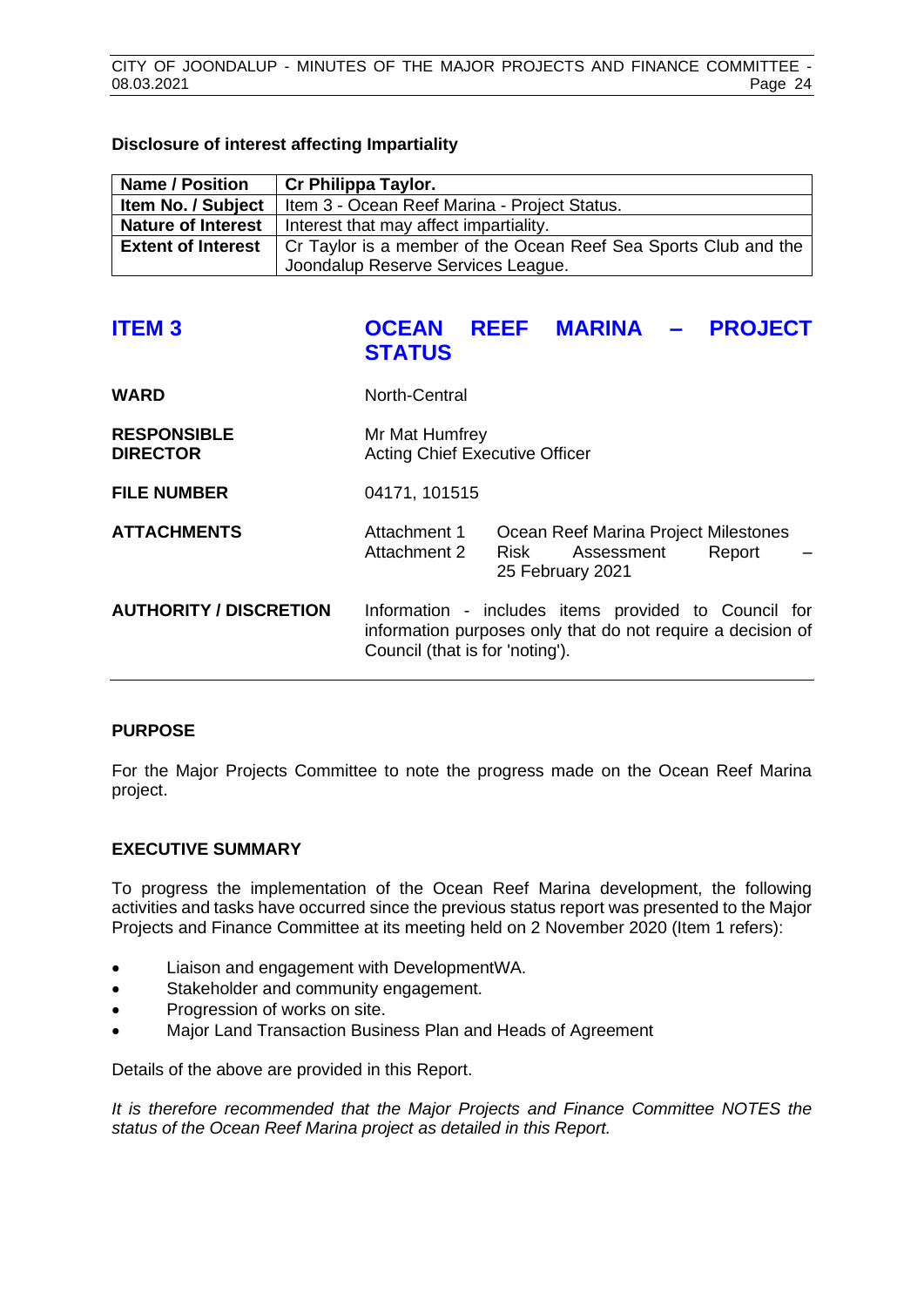#### **BACKGROUND**

#### **Project Milestones**

Attachment 1 to this Report provides a summary of the project milestones that have been achieved throughout the life of the Ocean Reef Marina Project.

#### **State Government / DevelopmentWA**

In accordance with the terms of the Memorandum of Understanding (MOU) endorsed by Council at its meeting held on 20 February 2018 (CJ031-02/18 refers), the City maintains constant contact with DevelopmentWA on all aspects of the project.

#### Development Agreement

As previously reported to the Major Projects and Finance Committee at its meeting held on 2 November 2020 (Item 1 refers), three separate agreements are required to be negotiated and executed as follows:

- 1 Development Agreement between the City and DevelopmentWA.
- 2 Land Transfer Agreement between the City and the State of Western Australia.
- 3 Marina Management Agreement between DevelopmentWA, marina manager and the City.

The Development Agreement is required pursuant to clause 7.3 of the MOU and will be the legally binding document outlining the City's commitment to the project, including the transfer of the City's freehold land and on-going management and maintenance responsibilities.

#### **Construction**

The construction of the extension of Hodges Drive and the deviation of Boat Harbour Quays commenced in July 2020.

As reported to the Major Projects and Finance Committee at its meeting held on 2 November 2020, all required management plans and clearing permits have been approved and all requirements relating to the plans and permits are being adhered to. Indigenous representatives have been on site during clearing to identify potential areas of the Aboriginal significance; to date no significant sites have been identified.

An Access Licence was issued to DevelopmentWA to enable construction to commence on City-owned land.

#### **Stakeholder and Community Engagement**

Since the commencement of the early works phase of construction, DevelopmentWA has stepped up its engagement with the community. Weekly media releases are being prepared providing updates on construction and information to clarify and counter the incorrect information that is currently circulating in the community.

Liaison has also occurred with the Construction Working Group made up of local residents, business and community representatives, government representatives and local school representatives as well as representatives from the City.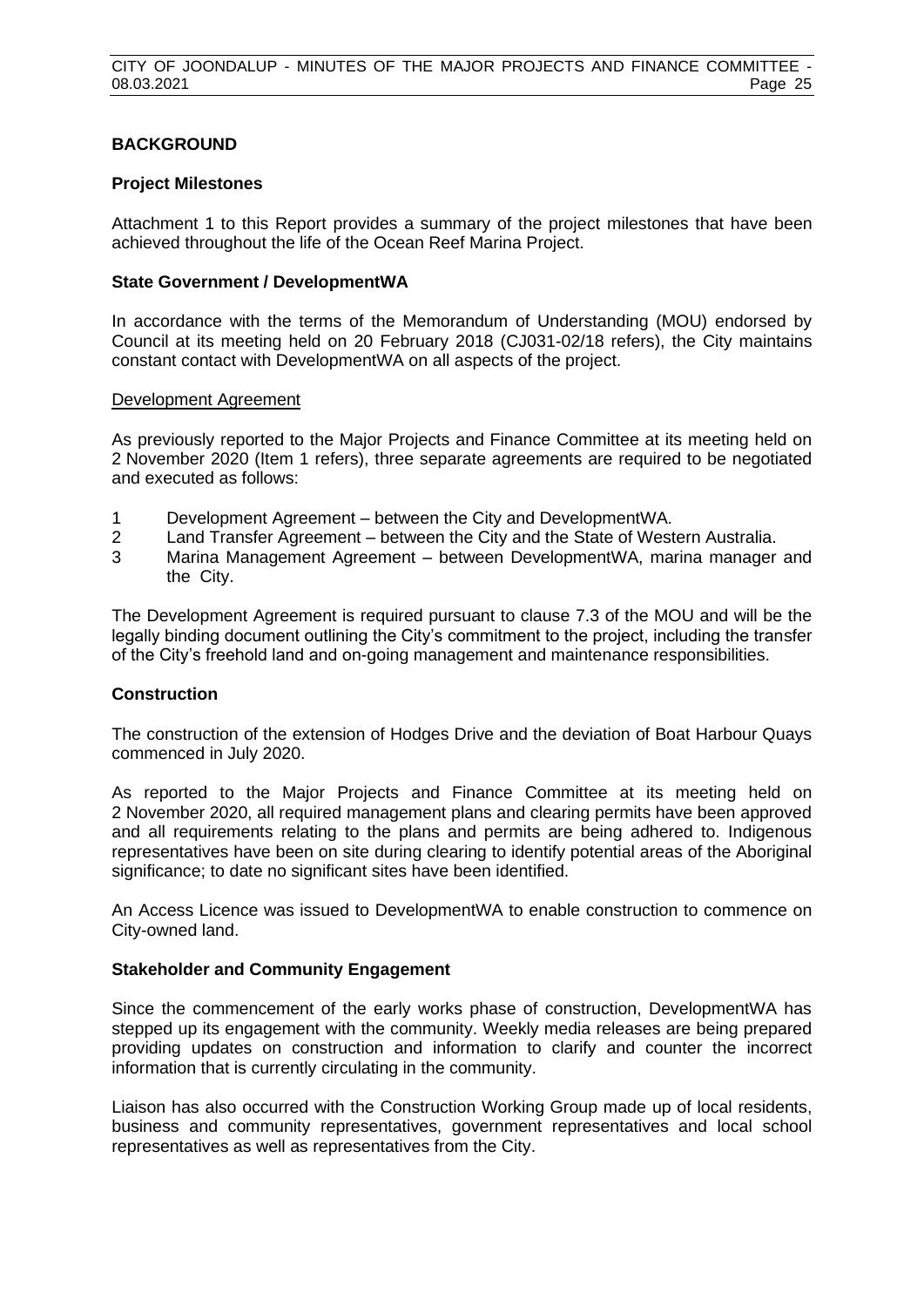#### **DETAILS**

#### **State Government / DevelopmentWA**

#### Development Agreement

Negotiations on the Development Agreement between the City and DevelopmentWA are currently on hold pending the outcome of the Major Land Transaction Business Plan process.

#### Heads of Agreement

At its meeting held on 16 February 2021 (CJ019-02/21 refers), Council agreed that it, amongst other things:

- *"1 APPROVES the Ocean Reef Marina Heads of Agreement as detailed in Attachment 1 to Report CJ019-02/21;*
- *2 REQUESTS the Chief Executive Officer to execute the Ocean Reef Marina Heads of Agreement as detailed in part 1 above;"*

Pursuant to the above, the Ocean Reef Marina Heads of Agreement (HoA) has been provided to DevelopmentWA for execution.

It should be noted that the HoA is a non-binding "in-principle" only document which will be superseded by the legally binding Development Agreement. "In-principle" agreement of the undertakings / key principles was required to enable the City to prepare the Major Land Transaction Business Plan.

#### **Major Land Transaction Business Plan**

In addition to the above decision, it was also agreed that Council:

*"3 APPROVES the Ocean Reef Marina Business Plan as detailed in Attachment 2 to Report CJ019-02/21 for public advertising in accordance with section 3.59 of the Local Government Act 1995.*

It is anticipated that public advertising will commence on 6 March 2021 via an advertisement in *The West Australian,* concluding on 17 April 2021. Further notification of the public advertising period will align with the requirements as outlined in s3.59 of the *Local Government Act 1995,* including but not limited to:

- *Joondalup Times*
- the City's consultation webpage
- the City's community engagement network
- social media platforms
- public notices at Customer Service Centre and City Libraries

The Business Plan will be available for the public to review via the City's website, Customer Service Centre and the City's Libraries. Frequently Asked Questions have been prepared to provide the public with additional information and clarification on issues that may be of concern to the community.

Comments received from the community will be presented to Council for consideration at a future Council meeting (anticipated to be May 2021).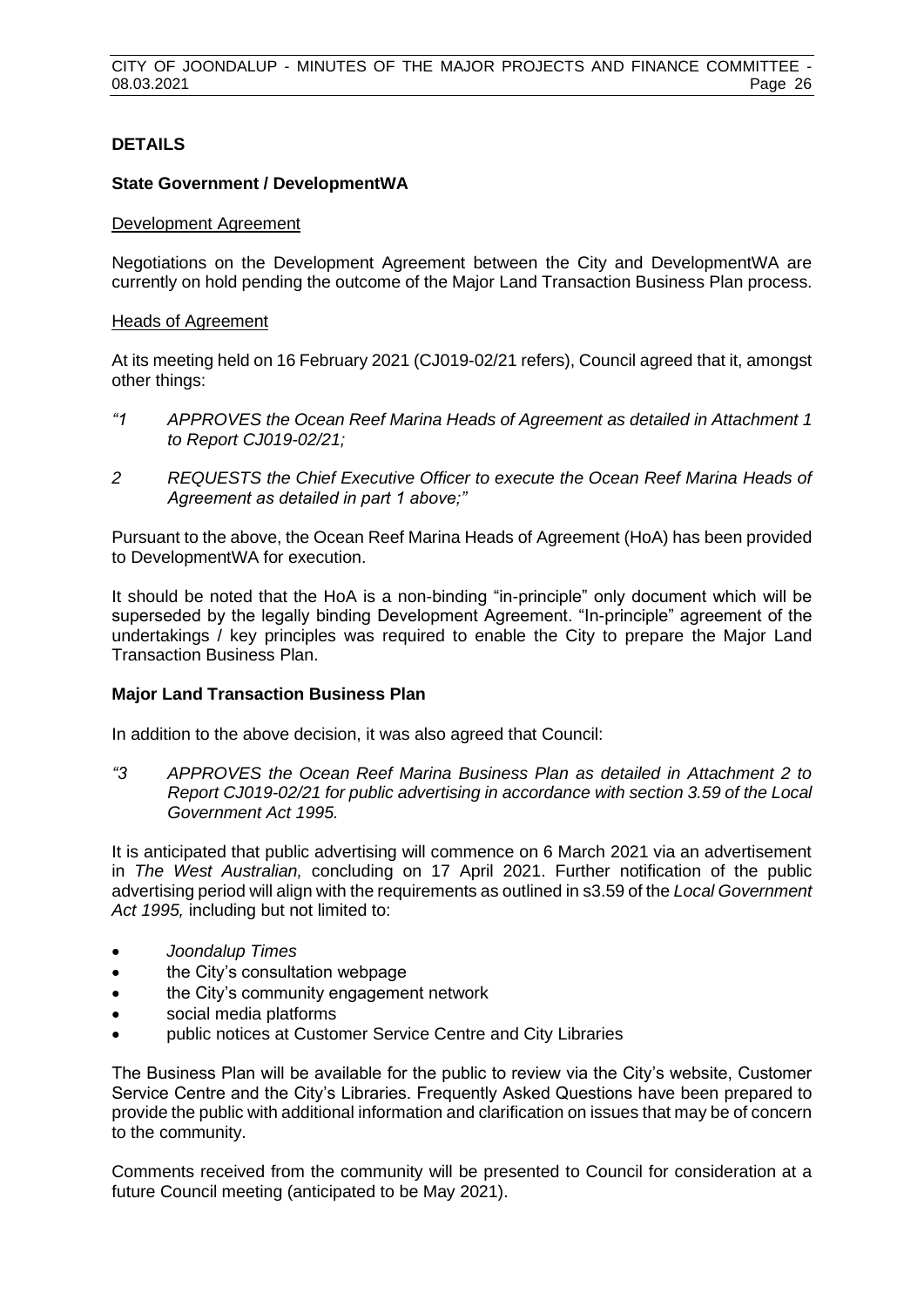#### **Stakeholder and Community Engagement**

#### Community Open Day

DevelopmentWA hosted a community open day on Sunday 22 November 2020. Held at the Ocean Reef Sea Sports Club (ORSSC), the event was attended by 927 people who had the opportunity to view the latest landscape design, concept plan and other information related to the project. Officers from DevelopmentWA were also on hand to answer community questions. A press conference was held at the event by Premier McGowan who announced WA Limestone and Italia Stone Group as the contractors for the construction of the breakwaters.

#### Traffic concerns

DevelopmentWA has scheduled a meeting with residents of Resolute Way who have expressed some concerns regarding the potential increase in traffic arising from the development.

The objectives of the meeting are to identify the main concerns and potential mitigation actions.

#### Save Ocean Reef Association

This association has been established in an effort to halt the development of the Ocean Reef Marina. The association has raised several issues they believe necessitates further investigations, including but not limited to, significant Indigenous Heritage issues, failure to comply with statutory regulations (for example the *Local Government Act 1995*), environmental impacts and clearing permits.

DevelopmentWA has responded on numerous occasions to the various issues raised by the association and several Ministerial Media Statements have been released on such matters as Indigenous Heritage and environmental impacts.

Where appropriate the City also provides commentary relating to issues raised that align to the City's involvement in the project.

Since early 2020, DevelopmentWA has engaged the Yunga Foundation to work closely with local Whadjuk people. The Yunga Foundation have met with a dedicated reference group of Traditional Owners who can speak to the cultural significance of the Ocean Reef area.

Two technical officers from the Yunga Foundation have been engaged on the project and Aboriginal monitors have been on-site to oversee the clearing associated with the geotechnical investigations and early works. No heritage or sites of significance were discovered however monitoring will continue as clearing works progress.

#### **Construction Progress**

#### Early Works

The extension of Hodges Drive and the Boat Harbour Quays deviation are very close to completion.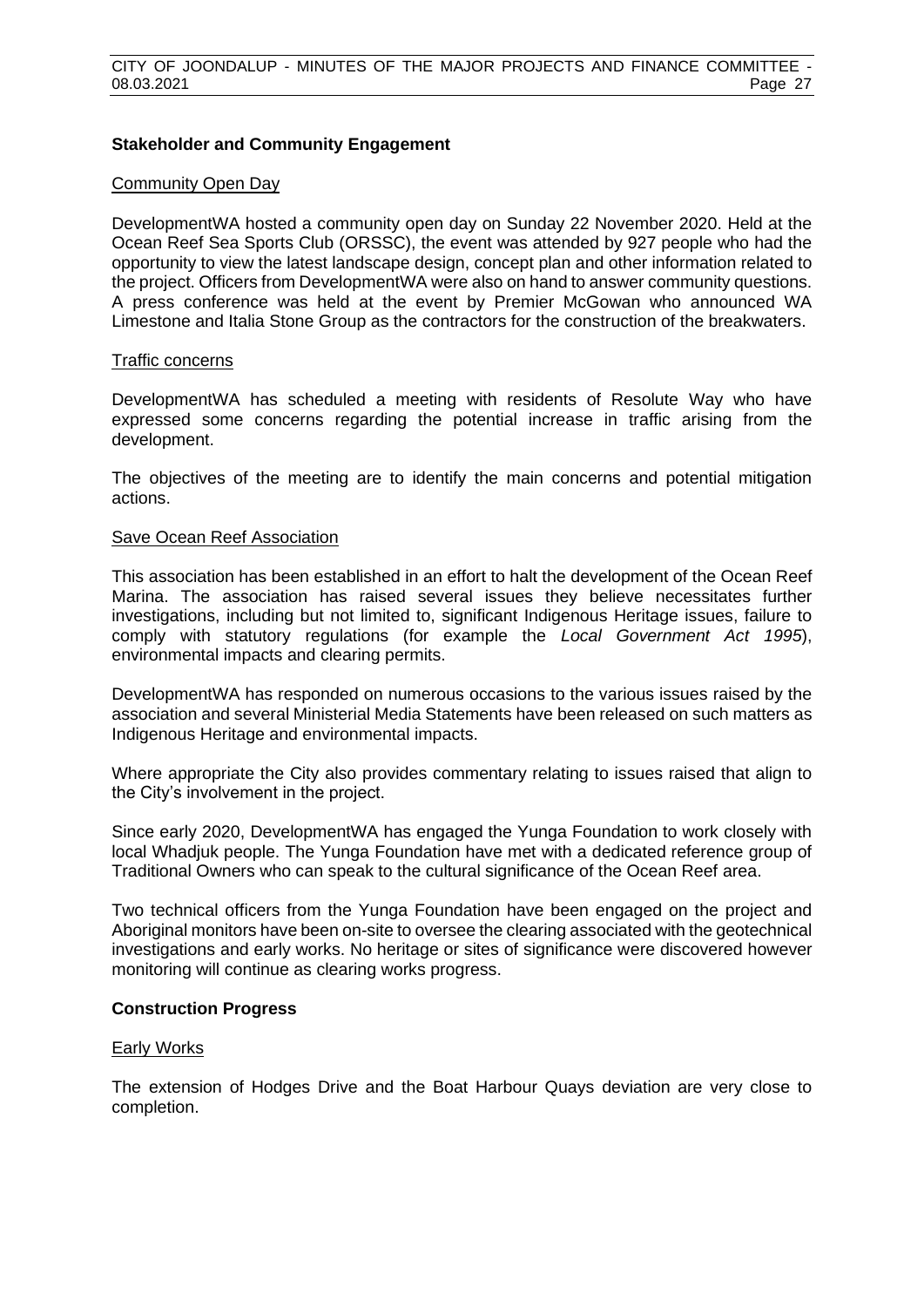The next phase of the early works is the construction of a temporary dual use pathway. The pathway will be temporarily diverted to allow for construction works to safely take place and will be reinstated once it is safe to do so. Construction and traffic management plans have been approved by the City and signage giving advance notice to the community will be installed. It is anticipated that works on the path will be completed by late March 2021.

#### **Breakwater Construction**

The preliminary works associated with the breakwater construction have commenced and it is expected that the actual breakwater construction will commence early to mid-March. The required construction and traffic management plans have been approved by the City.

The City issued an Access Licence to DevelopmentWA to enable access to City-owned land for the preliminary works. It should be noted that the issuing of the Access Licence does not contravene s3.59 of the *Local Government Act 1995*, as it is not an agreement by the City to dispose of the land.

#### **Issues and options considered**

Not applicable.

#### **Legislation / Strategic Community Plan / Policy implications**

**Legislation** The City is governed by the requirements of the *Local Government Act 1995* in relation to dealings involving commercial undertakings and land development.

Other applicable legislation includes:

- *Planning and Development Act 2005.*
- *Environmental Protection Act 1986.*
- *Fisheries Adjustment Scheme Act 1987.*
- *Land Administration Act 1997.*
- *Planning and Development (Local Planning Schemes) Regulations 2015.*
- *Environmental Protection, Biodiversity and Conservation Act 1999* (Cwlth).
- *Native Title Act 1993* (Cwlth).

The approvals for the development are influenced by State Planning and Development Control policies:

- *2.6: State Coastal Planning Policy.*
- *2.8: Bushland Policy for the Perth Metropolitan Region.*
- *3.7: Planning in Bushfire Prone Areas.*
- *1.8: Canal Estates and Artificial Water.*

#### **Strategic Community Plan**

**Key theme** Economic Prosperity, Vibrancy and Growth.

**Objective Destination City.**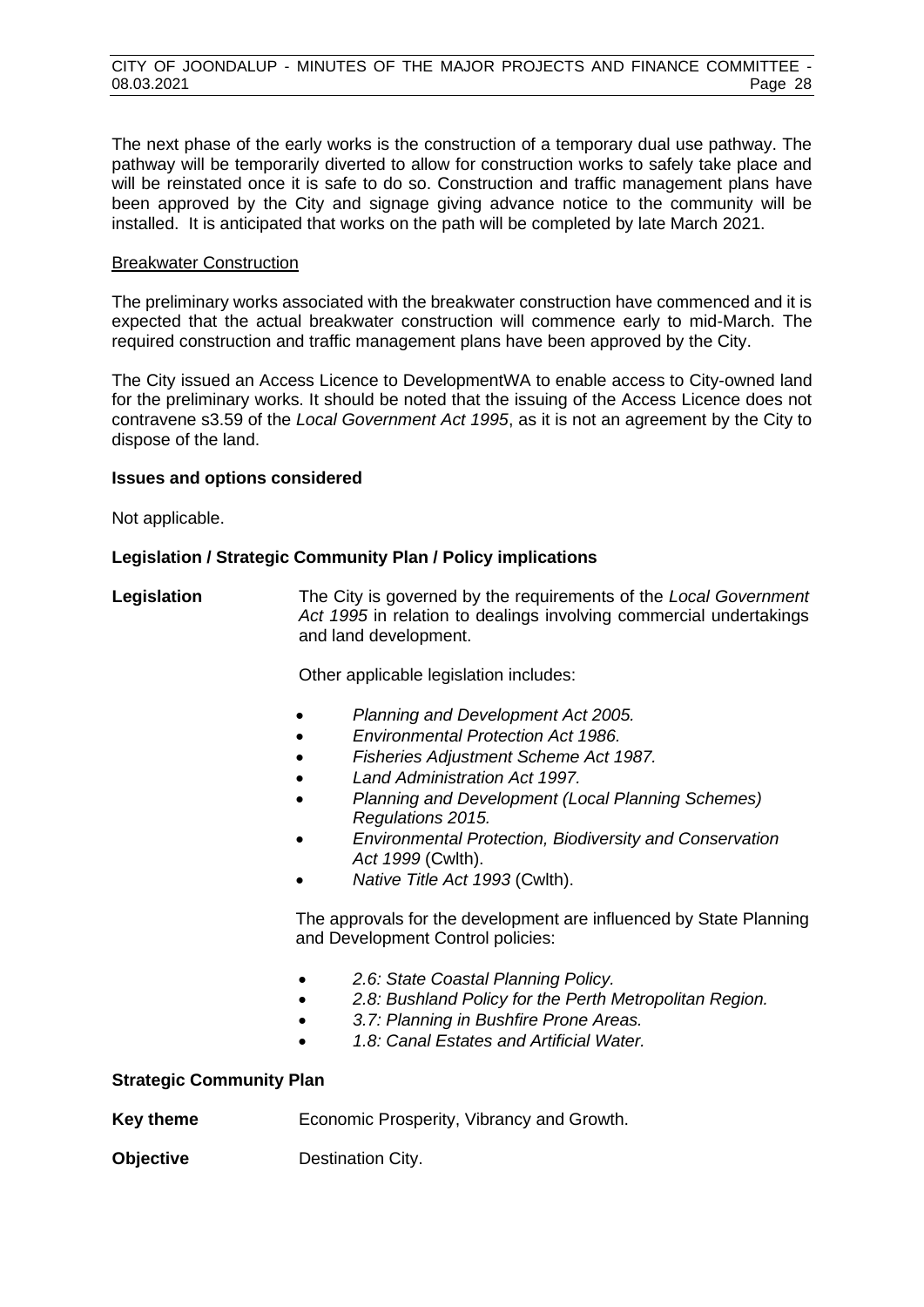#### **Risk management considerations**

The execution of the MOU ensures that the City's interests in the project are acknowledged and protected. The Development Agreement and Land Transfer Agreement will supersede the MOU and current negotiations are focussing on matters such as land tenure, on-going management responsibilities of a constructed marina and the City's contribution to the construction of community infrastructure (if any).

The City needs to ensure that due diligence is exercised when preparing legally binding agreements that may be entered into with the State Government or its agencies. The requirement for legal advice during the preparation process is considered an absolute necessity to ensure the City's interests are identified and protected.

A Risk Assessment Report, dated 25 February 2021, for this phase of the project is provided in Attachment 2 to this Report. It should be noted that the risk assessment is constantly reviewed and amended as the project passes through each phase of the development.

#### **Financial / budget implications**

Current financial year impact

| Account no.          | $C-1001$          |
|----------------------|-------------------|
| <b>Budget Item</b>   | Ocean Reef Marina |
| <b>Budget amount</b> | \$124,143         |
| Amount spent to date | 73,936<br>\$      |
| <b>Balance</b>       | 50,207<br>\$.     |

Total Project Expenditure (as at 31 January 2021 including internal staff costs)

| 2007-08                       | \$<br>133,241   |
|-------------------------------|-----------------|
| 2008-09                       | \$<br>968,284   |
| 2009-10                       | \$<br>265,793   |
| 2010-11                       | \$<br>325,046   |
| 2011-12                       | \$<br>388,552   |
| 2012-13                       | \$<br>376,393   |
| 2013-14                       | \$<br>838,371   |
| 2014-15                       | \$1,314,917     |
| 2015-16                       | \$<br>1,163,151 |
| 2016-17                       | \$<br>575,906   |
| 2017-18                       | \$<br>174,832   |
| 2018-19                       | \$<br>63,842    |
| 2019-20                       | \$<br>146,598   |
| 2020-21                       | \$<br>73,936    |
| <b>LESS Grants Received</b>   | \$(1,285,500)   |
| <b>Total City Expenditure</b> | \$5,523,362     |

All amounts quoted in this report are exclusive of GST.

#### 2020-21

The 2020-21 project budget covers staff costs, communications and marketing (independent of DevelopmentWA's *Stakeholder Engagement Strategy*), legal advice as well as an allocation for the City to undertake financial and economic investigations on the on-going financial impacts (both income and expenditure) of the project.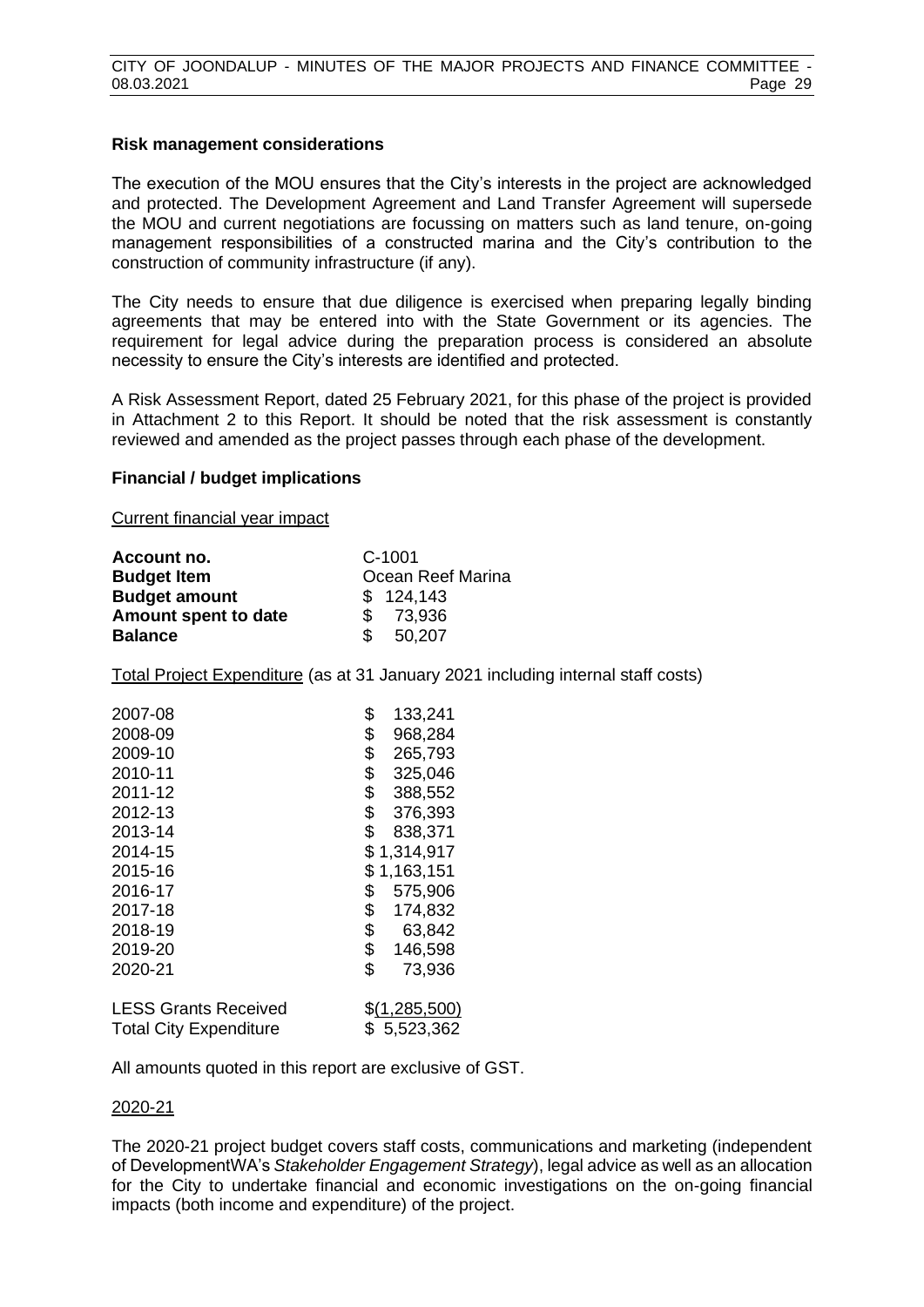#### **Regional significance**

The Ocean Reef Marina development will become a significant tourist / visitor destination and a key focal point within the northern Perth corridor.

The DevelopmentWA Business Case for the Ocean Reef Marina indicates that the development will provide sustainable employment opportunities in food and beverage, retail, tourism and marine related industries. It is anticipated that ongoing employment for over 900 people (directly and indirectly) will be generated by the development, with over 200 construction jobs facilitated by the project works and rising to 300 jobs per annum supported over the longer term built-form roll-out.

#### **Sustainability implications**

As previously reported to the Major Projects and Finance Committee at its meeting held on 2 November 2020 (Item 1 refers), the Ocean Reef Marina project is registered for an Infrastructure Sustainability Planning rating from the Infrastructure Sustainability Council of Australia.

Also as previously reported, the *Ocean Reef Marina Design Guidelines* will provide criteria and guidelines to support good design which optimises the sustainability of the built form environment, delivering positive environmental, social and economic outcomes.

The guidelines include a design guidance section that recommends additional measures by which the development can achieve a higher level of sustainable design, community interaction and architectural character.

#### **Consultation**

Consultation with both the community, business, State Government agencies and other stakeholders remains a priority for DevelopmentWA.

Over the lifetime of the project, substantial consultation has occurred in a variety of formats, (undertaken by both the City and DevelopmentWA). Community engagement is of particular importance and engagement has occurred through direct mail-outs, media releases, social media, face-to-face, reference groups as well as print and digital media.

The above activities are in addition to the statutory public comment periods such as the Metropolitan Regional Scheme (MRS) Amendment, Public Environmental Review, clearing permit applications and the Ocean Reef Marina Improvement Scheme.

#### **COMMENT**

Since the meeting of the Major Projects and Finance Committee held on 2 November 2020 the project has generally progressed in accordance with the program prepared by DevelopmentWA (refer below).

| <b>First Half</b>                                                             | Second Half                                                                                      | Late                                              | Late                                                       | 2025 to                          |
|-------------------------------------------------------------------------------|--------------------------------------------------------------------------------------------------|---------------------------------------------------|------------------------------------------------------------|----------------------------------|
| 2020                                                                          | 2020                                                                                             | 2021/Early 2022                                   | 2022/Early 2023                                            | $2036+$                          |
| planning and clearing<br>approvals received.<br>land assembly<br>negotiations | Commence early<br>works & breakwater<br>construction.<br>progress landside<br>design development | Land-side staged<br>development works<br>commence | Marina operations<br>and development<br>build-out commence | Project built form<br>completion |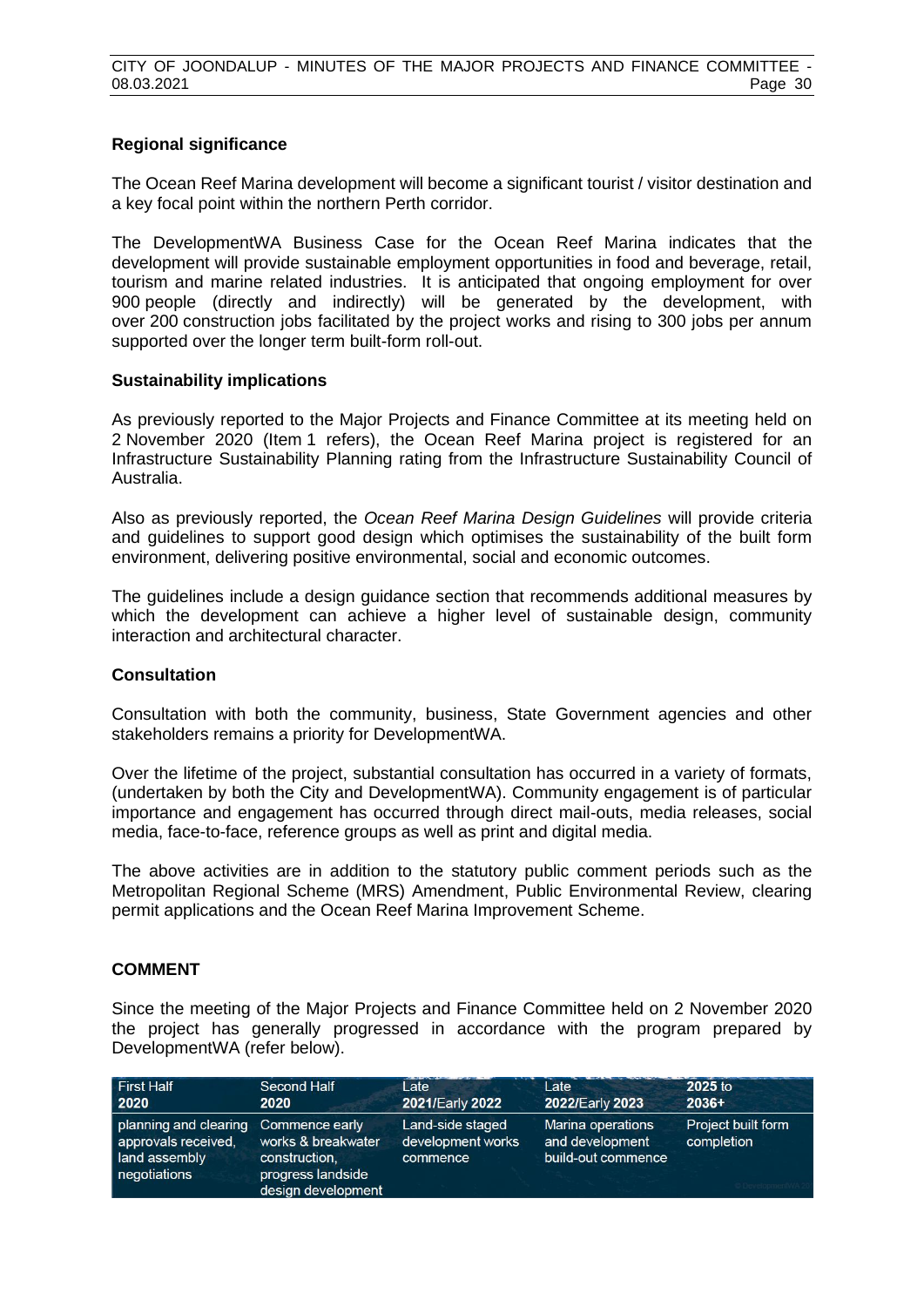Following the commencement of construction there has been some community opposition and public statements made regarding the project that are not altogether factual. The engagement strategy currently being implement by DevelopmentWA attempts to ensure the correct information is in the public arena and that all stakeholders are engaged and kept informed.

#### **VOTING REQUIREMENTS**

Simple Majority.

**MOVED Cr Jones, SECONDED Mayor Jacob that the Major Projects and Finance Committee NOTES the status of the Ocean Reef Marina project as detailed in this Report.**

#### **The Motion was Put and CARRIED (7/0)**

**In favour of the Motion:** Cr Logan, Mayor Jacob, Crs Jones, McLean, Poliwka, Raftis and Thompson.

*Appendix 3 refers*

*To access this attachment on electronic document, click h[ere: Attach3agnMPFC210308.pdf](http://www.joondalup.wa.gov.au/files/committees/MPFI/2021/Attach3agnMPFC210308.pdf)*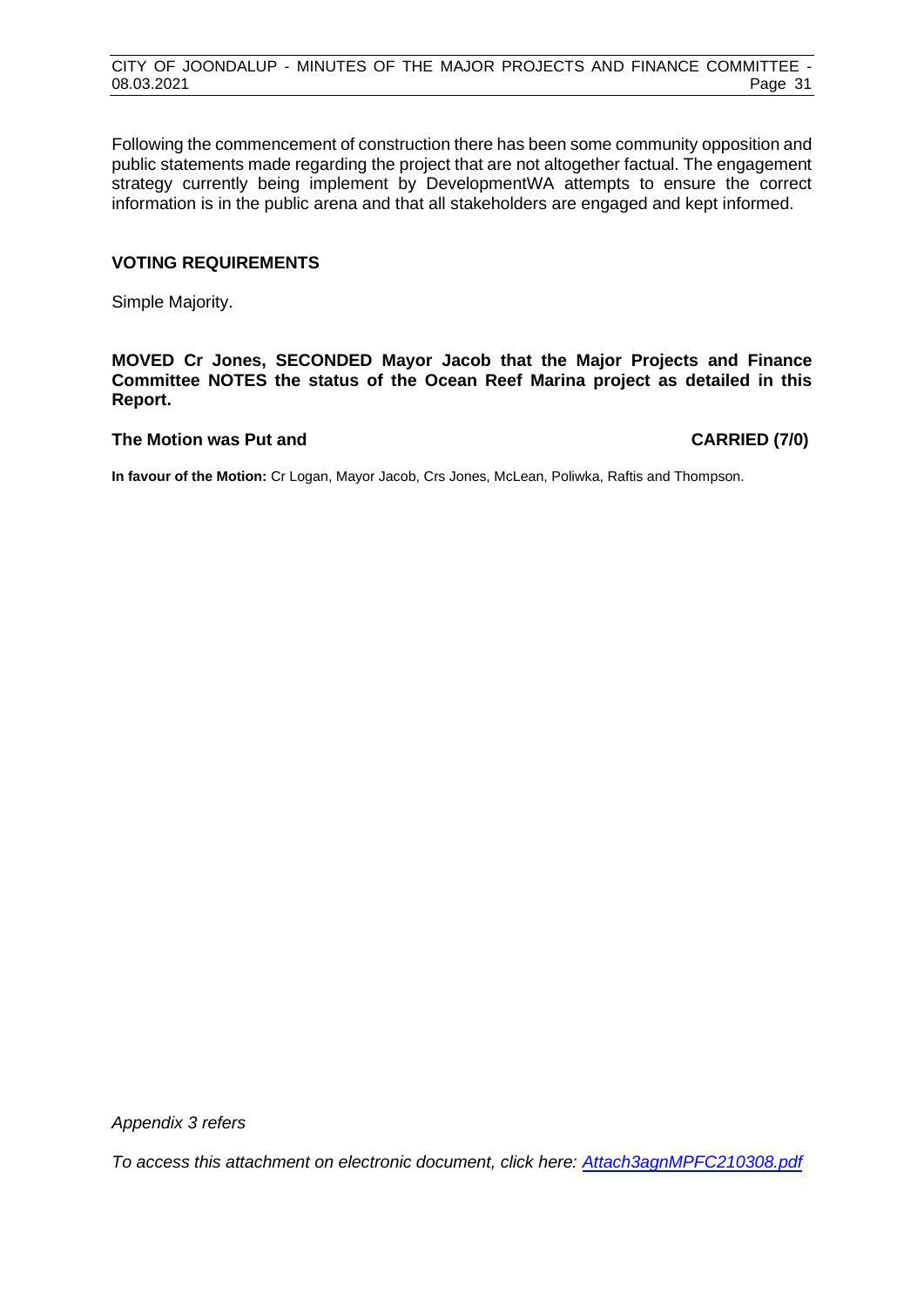<span id="page-32-0"></span>

| <b>ITEM4</b>                          | 2020-21<br><b>UPDATE</b>                                                                                                                                                                               | <b>CAPITAL WORKS</b>                                                                          |                                                                                                                                                                                                                                                                                                                                                               |              | <b>PROGRAM</b>           |                                     |
|---------------------------------------|--------------------------------------------------------------------------------------------------------------------------------------------------------------------------------------------------------|-----------------------------------------------------------------------------------------------|---------------------------------------------------------------------------------------------------------------------------------------------------------------------------------------------------------------------------------------------------------------------------------------------------------------------------------------------------------------|--------------|--------------------------|-------------------------------------|
| <b>WARD</b>                           | All                                                                                                                                                                                                    |                                                                                               |                                                                                                                                                                                                                                                                                                                                                               |              |                          |                                     |
| <b>RESPONSIBLE</b><br><b>DIRECTOR</b> | Mr Nico Claassen<br><b>Infrastructure Services</b>                                                                                                                                                     |                                                                                               |                                                                                                                                                                                                                                                                                                                                                               |              |                          |                                     |
| <b>FILE NUMBER</b>                    | 107023                                                                                                                                                                                                 |                                                                                               |                                                                                                                                                                                                                                                                                                                                                               |              |                          |                                     |
| <b>ALT FILE NUMBER</b>                | 101515                                                                                                                                                                                                 |                                                                                               |                                                                                                                                                                                                                                                                                                                                                               |              |                          |                                     |
| <b>ATTACHMENTS</b>                    | Attachment 1<br><b>Attachment 2</b><br>Attachment 3<br>Attachment 4<br>Attachment 5<br>Attachment 6<br>Attachment 7<br>Attachment 8<br>Attachment 9<br>Attachment 10<br>Attachment 11<br>Attachment 12 | Emerald<br>Upgrade<br><b>Whitfords</b><br><b>Wellbeing Hub</b><br>Chichester<br>Redevelopment | Capital Works Project Report 2020-21<br>Ellersdale Park Clubrooms Refurbishment<br><b>Nodes</b><br>Burns Beach to Mindarie Dual Use Path<br>Moolanda Park Landscape Master Plan<br>Craigie Leisure Centre Upgrades Stage 1<br>Percy Doyle Floodlighting Upgrades<br>Leafy City Program<br>Joondalup City Centre Lighting<br><b>Emerald Park Floodlighting</b> | Park<br>Park | Park Community<br>Health | Facility<br>and<br><b>Clubrooms</b> |
| <b>AUTHORITY / DISCRETION</b>         | Information - includes items provided to Council for<br>information purposes only that do not require a decision of<br>Council (that is for 'noting').                                                 |                                                                                               |                                                                                                                                                                                                                                                                                                                                                               |              |                          |                                     |

#### **PURPOSE**

For the Major Projects and Finance Committee to note the update on the *2020-21 Capital Works Program* and the bi-monthly project status reports for capital works projects.

#### **EXECUTIVE SUMMARY**

The Capital Works Project Report for the 2020-21 program as at 31 January 2020 is attached (Attachment 1 refers).

At the Major Projects and Finance Committee meeting held on 13 July 2020 the committee determined which capital works project reports were required and the frequency of reporting. The bi-monthly project reports are attached (Attachments 2-12 refer).

*It is therefore recommended that the Major Projects and Finance Committee NOTES:*

- *1 the report on the Capital Works Projects for 2020-21 as at 31 January 2021 forming Attachment 1 to this Report;*
- *2 the bi-monthly capital works project reports forming Attachments 2 to 12 to this Report.*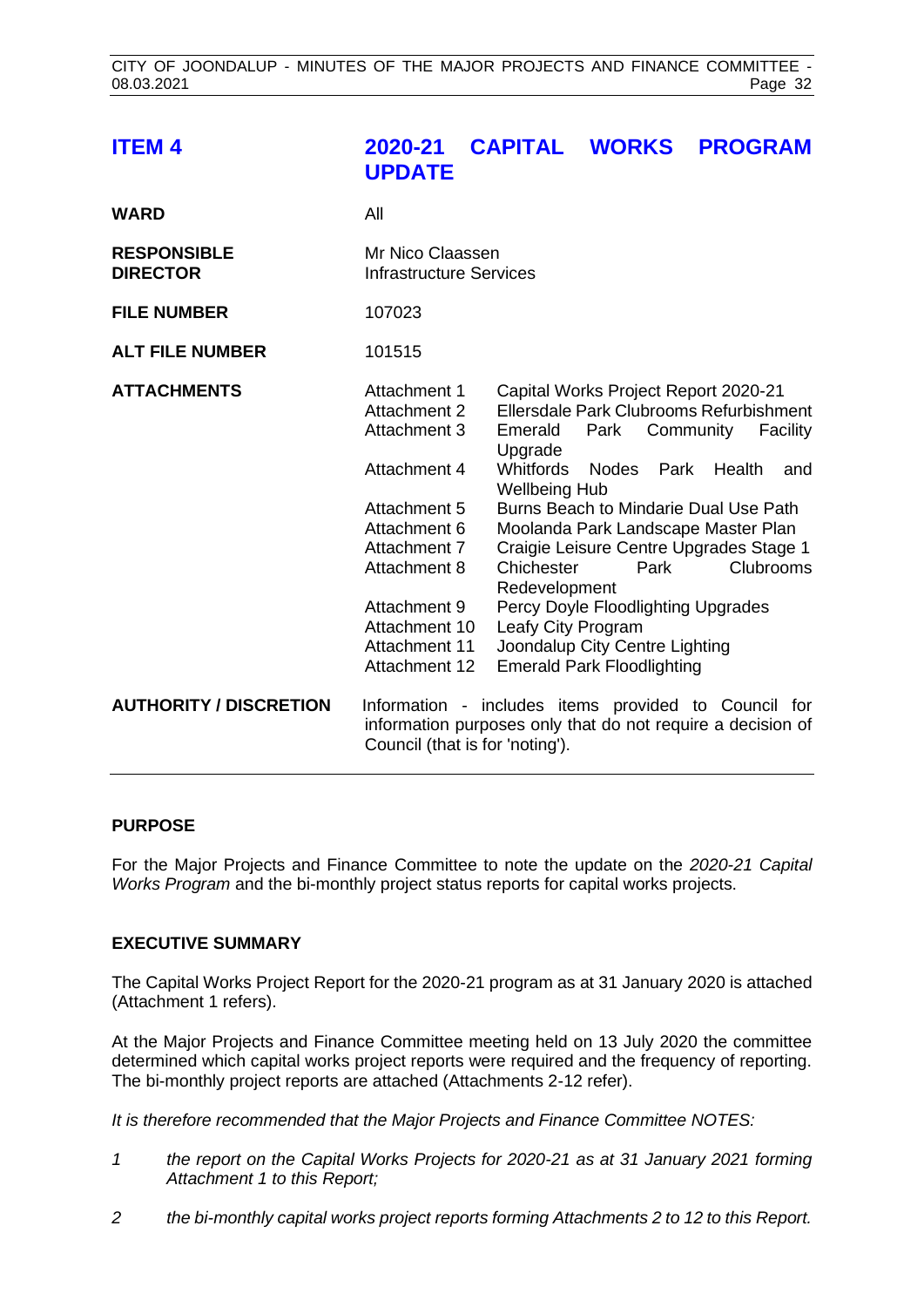#### **BACKGROUND**

At its meeting held on 4 November 2019 (JSC03-11/19 refers), Council resolved, in part as follows:

*"That Council:*

- *1 BY AN ABSOLUTE MAJORITY ESTABLISHES a Major Projects and Finance Committee, with the role being to:*
	- *1.1 oversee the progress of the City's annual capital works program and review of the City's Five Year Capital Works Program;*
	- *1.2 make recommendations to Council on modifications of capital works projects and major strategic capital projects;"*

At its meeting held on 13 July 2020 the Major Projects and Finance Committee requested that the following project reports from the *2020-21 Capital Works Program* be provided on a bi-monthly basis:

| <b>Project Code</b> | <b>Project Description</b>                     |
|---------------------|------------------------------------------------|
| <b>BCW2562</b>      | Ellersdale Park Clubrooms Refurbishment        |
| <b>BCW2629</b>      | <b>Emerald Park Community Facility Upgrade</b> |
| <b>FNM2054</b>      | Whitfords Nodes Park Health & Wellbeing Hub    |
| <b>FPN2240</b>      | Burns Beach to Mindarie Dual Use Path          |
| PDP2118             | Moolanda Park Landscape Master Plan            |
| MPP2050             | Craigie Leisure Centre Upgrades Stage 1        |
| MPP2058             | <b>Chichester Park Clubrooms Redevelopment</b> |
| MPP2069             | Percy Doyle Floodlighting Upgrades             |
| <b>SSE2057</b>      | Leafy City Program                             |
| STL2003             | Joondalup City Centre Lighting                 |
| <b>STL2051</b>      | <b>Emerald Park Floodlighting</b>              |

#### **DETAILS**

The Capital Works Project Report for the 2020-21 program as at 31 January 2021 is provided as Attachment 1 to this Report.

A summary of the projects and their current status is detailed in the bi-monthly project reports forming Attachments 2 to 12 to this Report.

The following projects which required a bi-monthly project report has now been completed and no further reports will be presented to the Major Projects and Finance Committee:

- Burns Beach to Mindarie Dual Use Path.
- Whitfords Nodes Park Health & Wellbeing Hub.
- Moolanda Park Landscape Master Plan.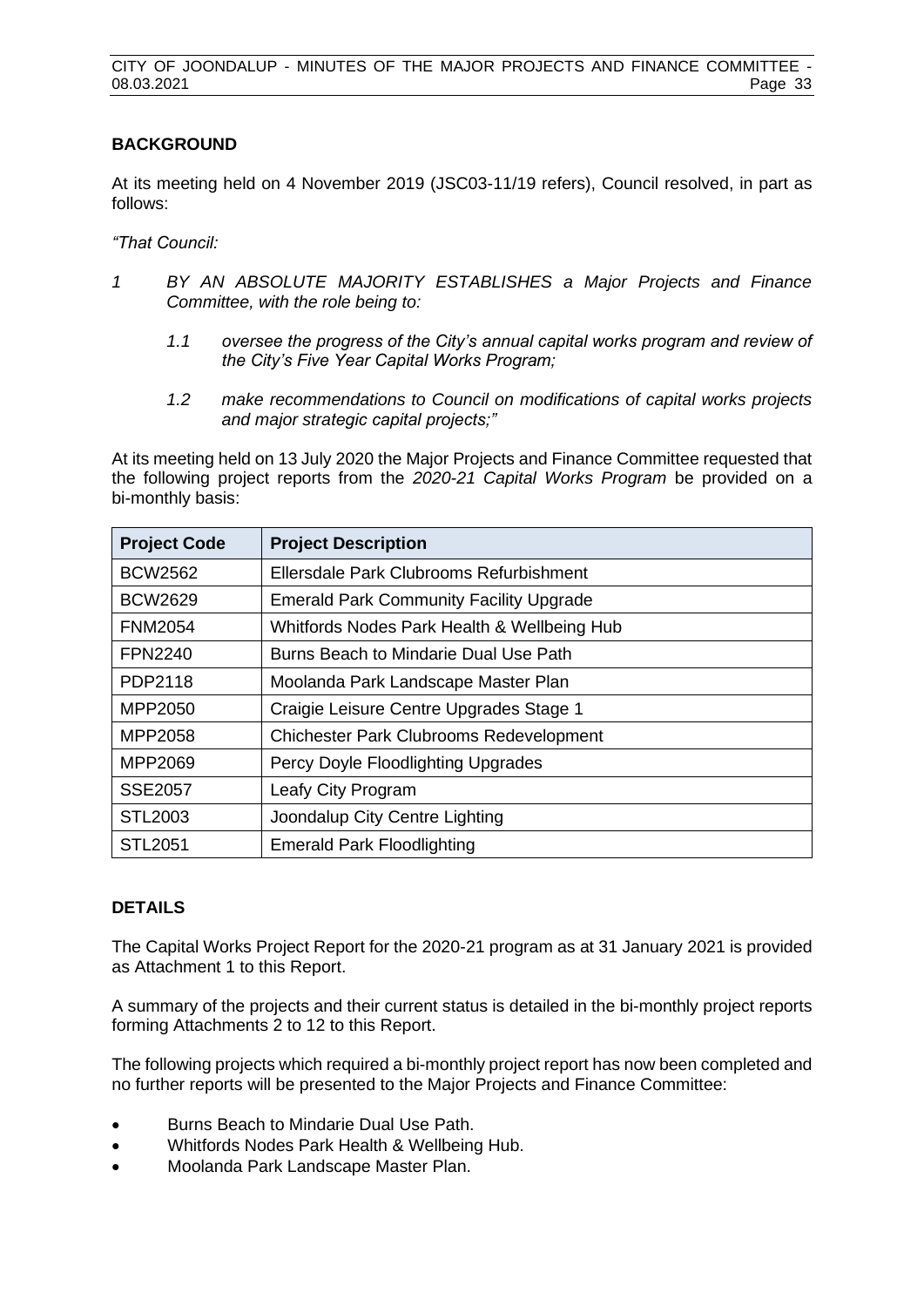#### **Issues and options considered**

Not applicable.

#### **Legislation / Strategic Community Plan / Policy implications**

**Legislation** Sections 5.17 and 6.8 of the *Local Government Act 1995.*

A committee cannot make decisions, on behalf of the Council, that require an absolute majority decision (section 5.17 of the *Local Government Act 1995)*, in which case, and in accordance with Section 6.8 of the *Local Government Act 1995,* includes approving expenditure not included in the City's Annual Budget. The Major Projects and Finance Committee may only recommend to Council to approve or modify capital works projects.

#### **Strategic Community Plan**

- **Key theme Financial Sustainability.**
- **Objective** Major project delivery.
- **Strategic initiative** Not applicable.
- **Policy** Not applicable.

#### **Risk management considerations**

Not applicable.

#### **Financial / budget implications**

Not applicable.

#### **Regional significance**

Not applicable.

#### **Sustainability implications**

Not applicable.

#### **Consultation**

Not applicable.

#### **COMMENT**

The attached capital works project reports provide an update on the activities undertaken.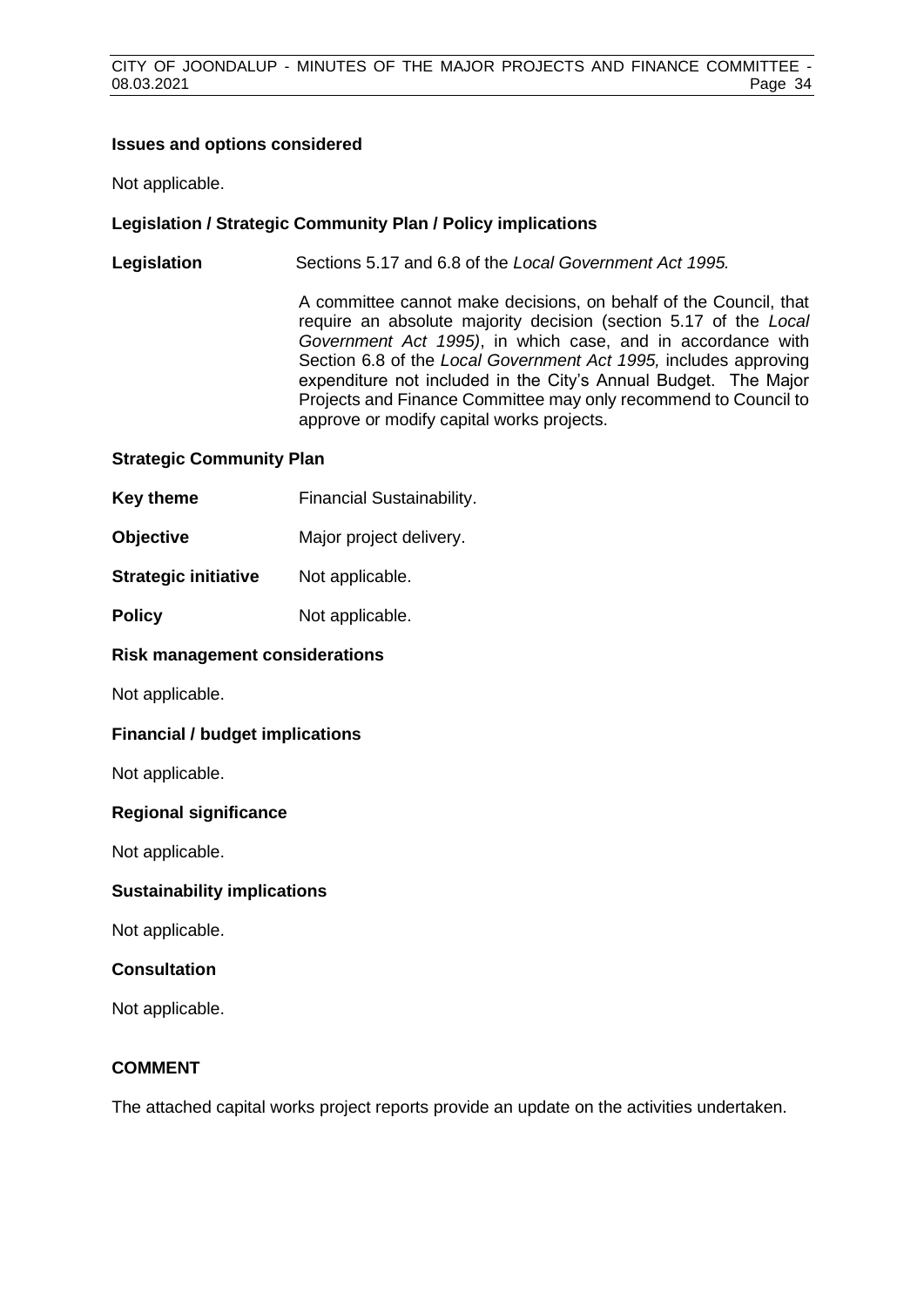#### **VOTING REQUIREMENTS**

Simple Majority.

*The Senior Projects Officer left the room at 7.06pm.*

**MOVED Cr McLean, SECONDED Mayor Jacob that the Major Projects and Finance Committee NOTES:**

- **1 the report on the Capital Works Projects for 2020-21 as at 31 January 2021 forming Attachment 1 to this Report;**
- **2 the Bi-monthly Project Status reports forming Attachments 2 to 12 to this Report.**

#### **The Motion was Put and CARRIED (7/0)**

**In favour of the Motion:** Cr Logan, Mayor Jacob, Crs Jones, McLean, Poliwka, Raftis and Thompson.

*Appendix 4 refers*

*To access this attachment on electronic document, click her[e: Attach4agnMPFC210308.pdf](http://www.joondalup.wa.gov.au/files/committees/MPFI/2021/Attach4agnMPFC210308.pdf)*